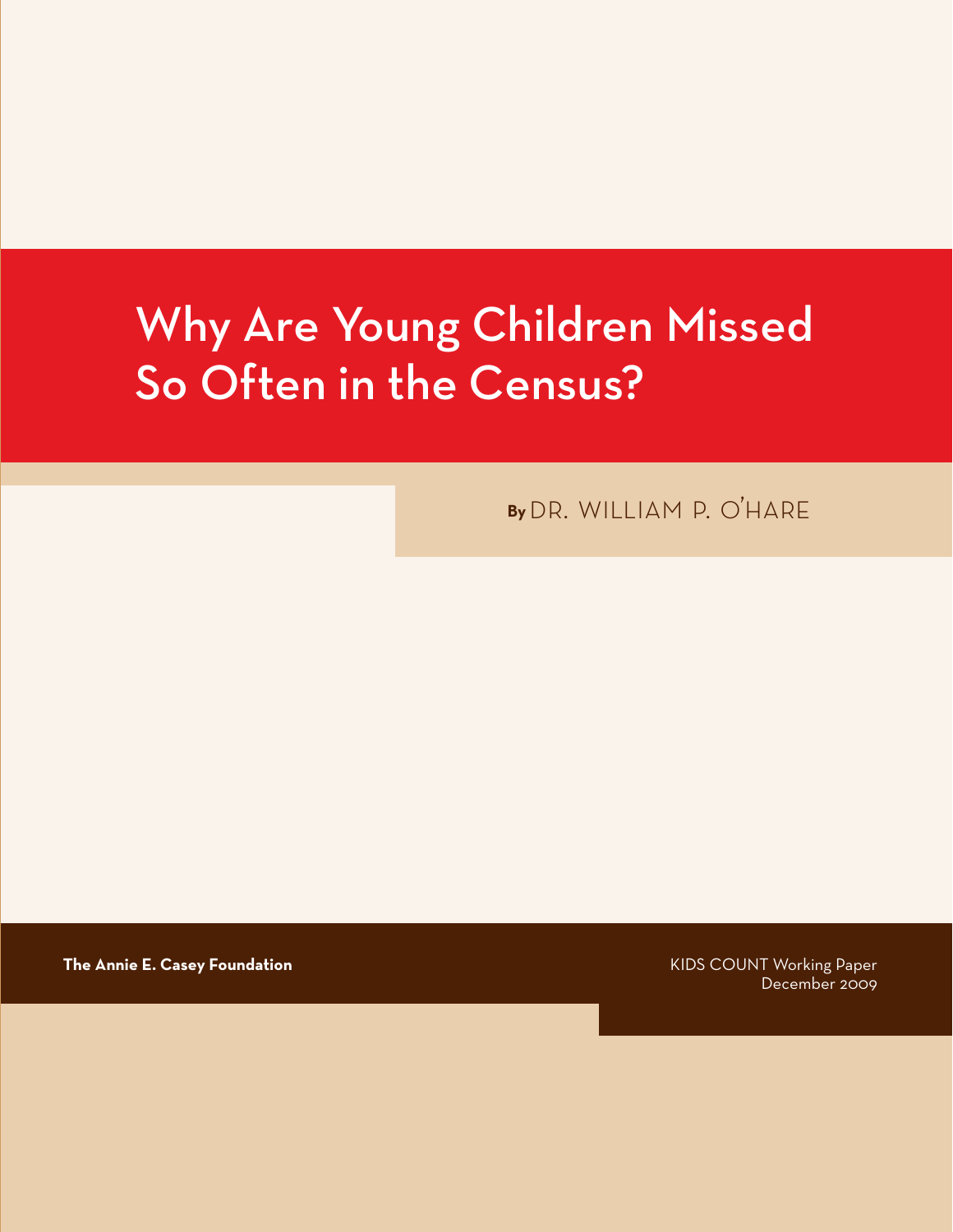#### About the Author

Dr. William O'Hare is a demographer whose work over the past 30 years has been defined by the use of statistical data to elevate the needs of disadvantaged populations, such as children, the poor and racial minorities, on the public agenda. Dr. O'Hare has been involved in Decennial Census issues since the late 1970s. As the director of the National KIDS COUNT program at the Casey Foundation from 1993 to 2006, he used data from the Census Bureau on a regular basis.

#### Acknowledgements

I would like to thank the staff at the U.S. Census Bureau. I am particularly grateful for the information they provided on 2010 Census plans.

I would also like to thank Florencia Gutierrez, Research Associate, The Annie E. Casey Foundation, for comments on an earlier draft and the staff at Population Reference Bureau for their help securing some of the data shown in this report.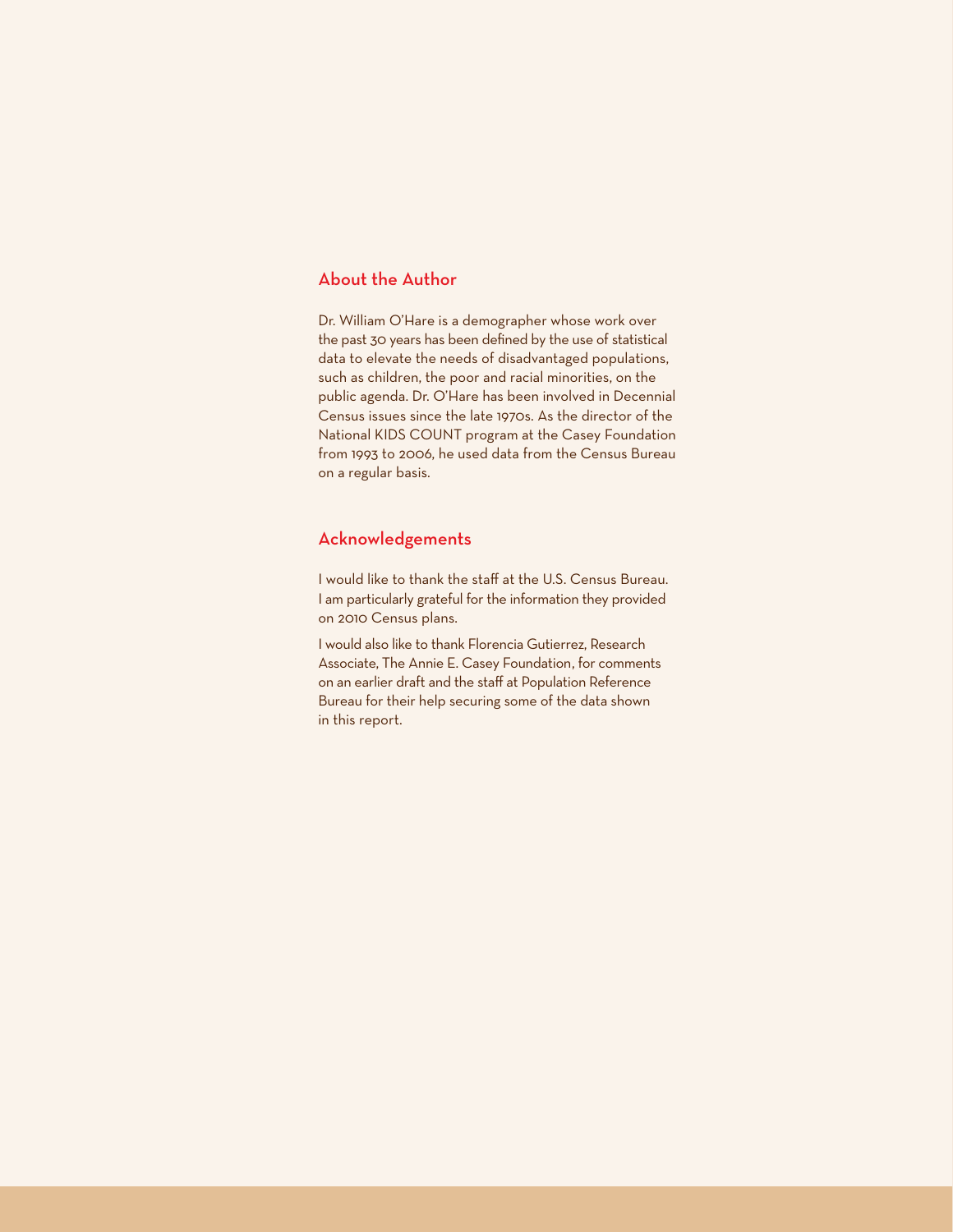## Why Are Young Children Missed So Often in the Census?

#### **OVERVIEW**

The Decennial Census is the most important data collection activity undertaken by the U.S. federal statistical system. Because census data are used to apportion Congress and draw redistricting lines for thousands of state and local single-member districts to meet the one-person/ one-vote guidelines, the census is at the heart of our political system. Also, census data are used to distribute more than \$400 billion in federal funds each year, and they are widely used by other government statistical agencies to calculate rates or design surveys.

Children are the age group most often missed in the Decennial Census – the reasons range from their living in hard-to-count neighborhoods to the fact that the census form only has space for complete demographic information on six household members.

The following are some key findings regarding the undercount of children:

- » According the Census Bureau's Demographic Analysis, young children are missed at a higher rate than any other age group. In the 2000 census, there was a net undercount of more than 1 million children under age 10. More than threequarters of a million children under age 5 were missed, which amounts to 4 percent of this population group.
- » Minority children are missed most often. In 2000, black males under age 5 were missed at a rate of 5.3 percent, compared to 3.3 percent for non-black males in this age group. Among females, blacks under age 5 were missed at a rate of 5.4 percent, compared to 3.8 percent for non-blacks in this age group.
- » Children are overrepresented in hard-to-count neighborhoods. Children are about 50 percent more likely than the elderly to be living in hard-to-count areas. One-fifth (20 percent) of children live in hard-to-count areas, compared to 14 percent of elderly. That pattern is seen in almost every state.
- » The undercount of children results in reduced funding for needy families. Census counts are used, in whole or in part, for more than 140 programs that distribute more than \$400 billion of federal funds to states and localities, including such child-focused programs as:
	- • Special Education Grants to states (\$10.8 billion)\*
	- • Head Start (\$6.9 billion)
	- • State Children's Health Insurance Program (\$5.9 billion)
	- • Foster Care Title IV-E (\$4.7 billion)
	- • Improving Teacher Quality State Grants (\$2.9 billion)

*\*All figures are for FY 2007.*

#### Prospects for 2010

There are a number of trends suggesting that it will be more difficult to get an accurate count of young children in 2010 than it was in 2000, including:

» Minority children have higher undercount rates, and the share of children age 0 to 4 that are from a racial or Hispanic minority population rose from 41 percent in 2000 to 47 percent in 2008.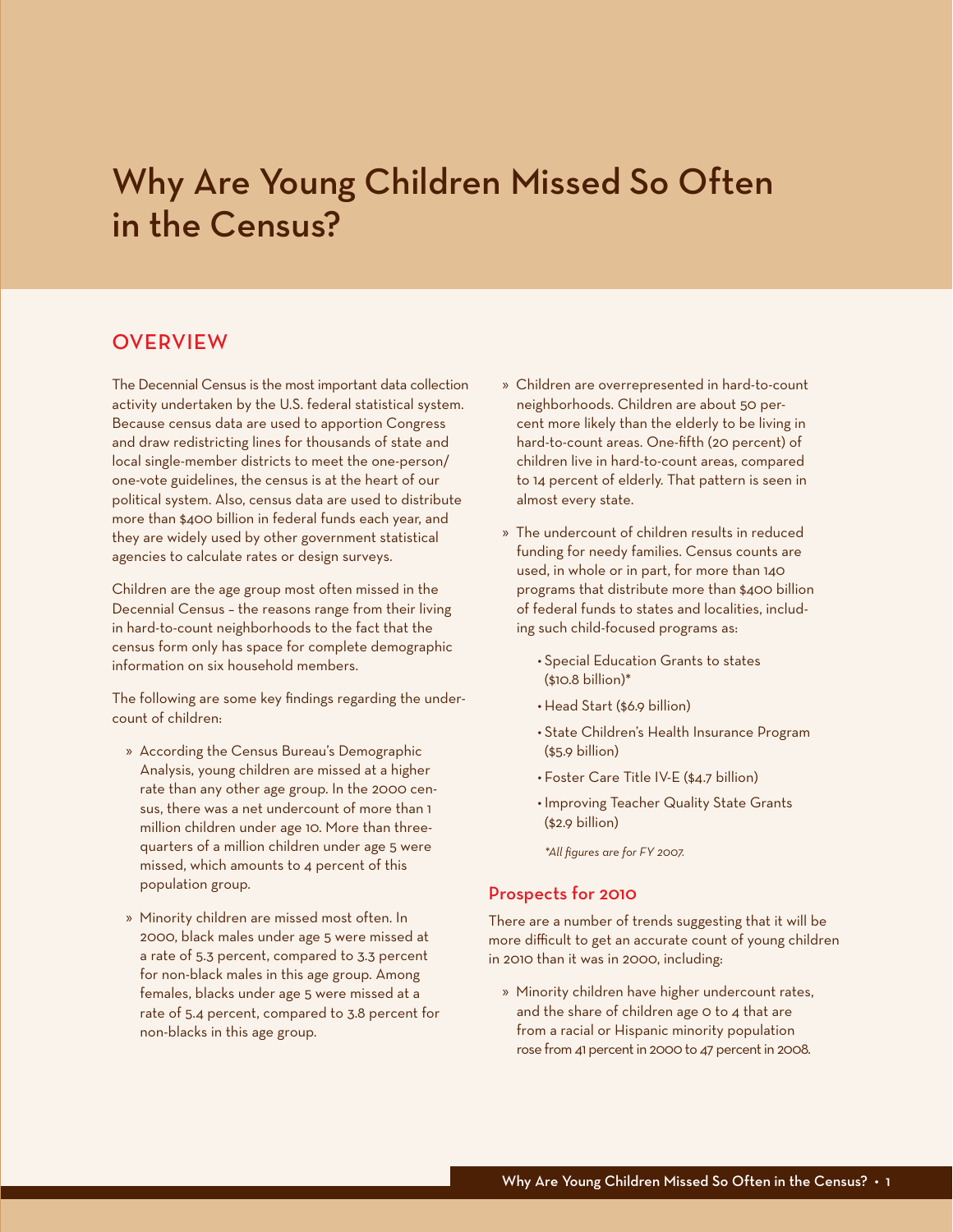- » More children live in families with one or more undocumented immigrants. Nearly half (47 percent) of unauthorized-immigrant households are couples with children. The number of children with at least one unauthorized-immigrant parent increased from 3.9 million in 2003 to 5.5 million in 2008.
- » The housing crisis will cause more families to double up in one housing unit or live in other temporary and unusual housing situations. An estimated 2 million children will be affected by the housing crisis, which will make it more difficult to get an accurate population count.

#### What Can Be Done

Child advocacy organizations can partner with the Census Bureau to promote general participation in the 2010 census. Child advocates can also join Census Complete Count Committees, which exist in most states and large cities, to educate people about the high undercount rate for children and to advocate for more of an effort to make sure children are included in the census.

There are several avenues that could be used by advocates, the Census Bureau, and other federal agencies to reach parents of young children with a message about the importance of including children in the census. Some of these are outlined below.

» *Women, Infants, and Children (WIC)* Materials promoting participation in the census could be sent to participants in the WIC program, which provides nutritional food for 8.2 million pregnant women and infants each month.

- » *Head Start* Materials promoting participation in the census could be sent to the homes of the nearly 1 million children enrolled in Head Start (and Early Head Start). In addition, it might still be possible to include these programs in the Census in Schools program run by the Census Bureau.
- » *Child care facilities* Materials promoting participation in the census could be sent to every family enrolled in child care facilities. Child care networks vary from state to state and city to city, but Census Bureau data from 2006 indicate that more than 4 million children under age 5 were in organized child care facilities.
- » *American Hospital Association* The Census Bureau could work with the American Hospital Association to give a written notice (in the appropriate language) to all women who have a birth in January, February, or March of 2010, that it is important to make sure they record their new child in the census. About 1 million births are expected during these three months.
- » *American Association of Pediatrics* Materials promoting participation in the census could be sent out to the offices of the 60,000 members of the American Association of Pediatricians to reach the parents of young children.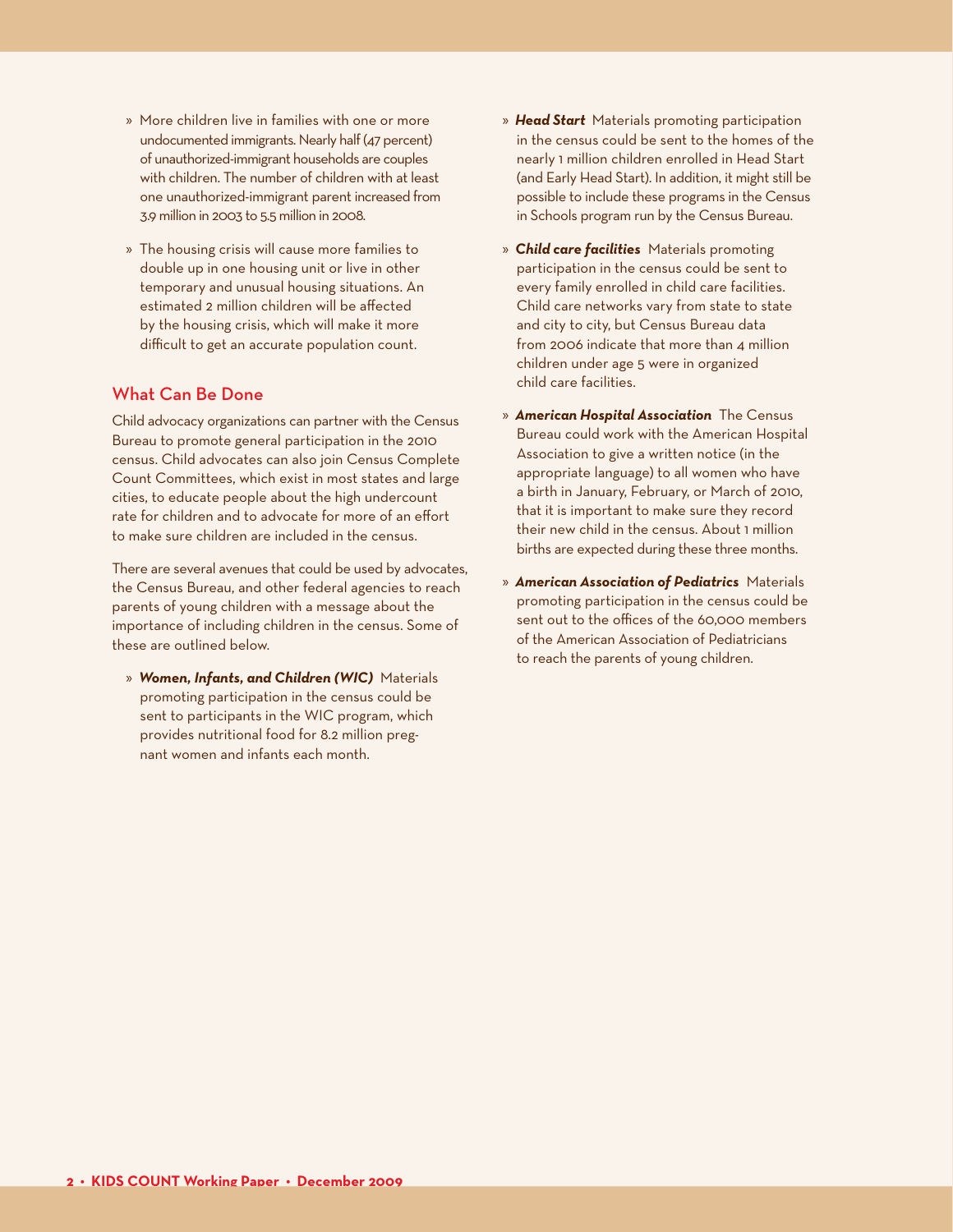### Why Are Young Children Missed So Often in the Census?

*By Dr. William P. O'Hare*

The fact that children are the age group missed most often in the Decennial Census comes as a surprise to many people, even those who have closely followed census issues. Despite the long-standing problem of children being missed in the Decennial Census, little has been done to examine this issue.<sup>1</sup>

Missed children might be referred to as the "overlooked undercount" because the undercount of children has been a persistent problem that has been given relatively little attention over time. The high undercount of children challenges the image that the undercount is made up mostly of young adults and people who dodge the censustakers for nefarious reasons. Unlike adults, who may bear some responsibility for making sure they are counted in the census, children are dependent on others to make sure they are included. Yet in 1980, 1990, and 2000, Census Bureau data show children, particularly young children, are one of the groups most likely to be missed in the census.

This publication will provide some background and information on the undercount of children, describe some theories about why children are missed in the census, and outline a few ideas for reaching the parents of young children with a message about the importance of being counted in the census.

#### The Undercount of Children

Earlier studies show that children have been undercounted in the census for decades.2 In 1990, there is clear evidence that children were undercounted at a higher rate than older residents. One study showed the undercount of children (3.2 percent) was twice that of the general population (1.6 percent).<sup>3</sup>

Figure 1 compares the results of the 2000 Decennial Census to an independent estimate of the population. This figure shows very clearly where the two sets of data diverge, and it is among the population under age 20, particularly under age 5.



#### **Figure 1. Demographic Analysis (DA) and 2000 Census Population Figures by Single Year of Age**

*Source: Presentation by Jason Devine from the U.S. Census Bureau at Council of Professional Associations on Federal Statistics (COPAFS) Meeting in Washington, DC, September 11, 2009.*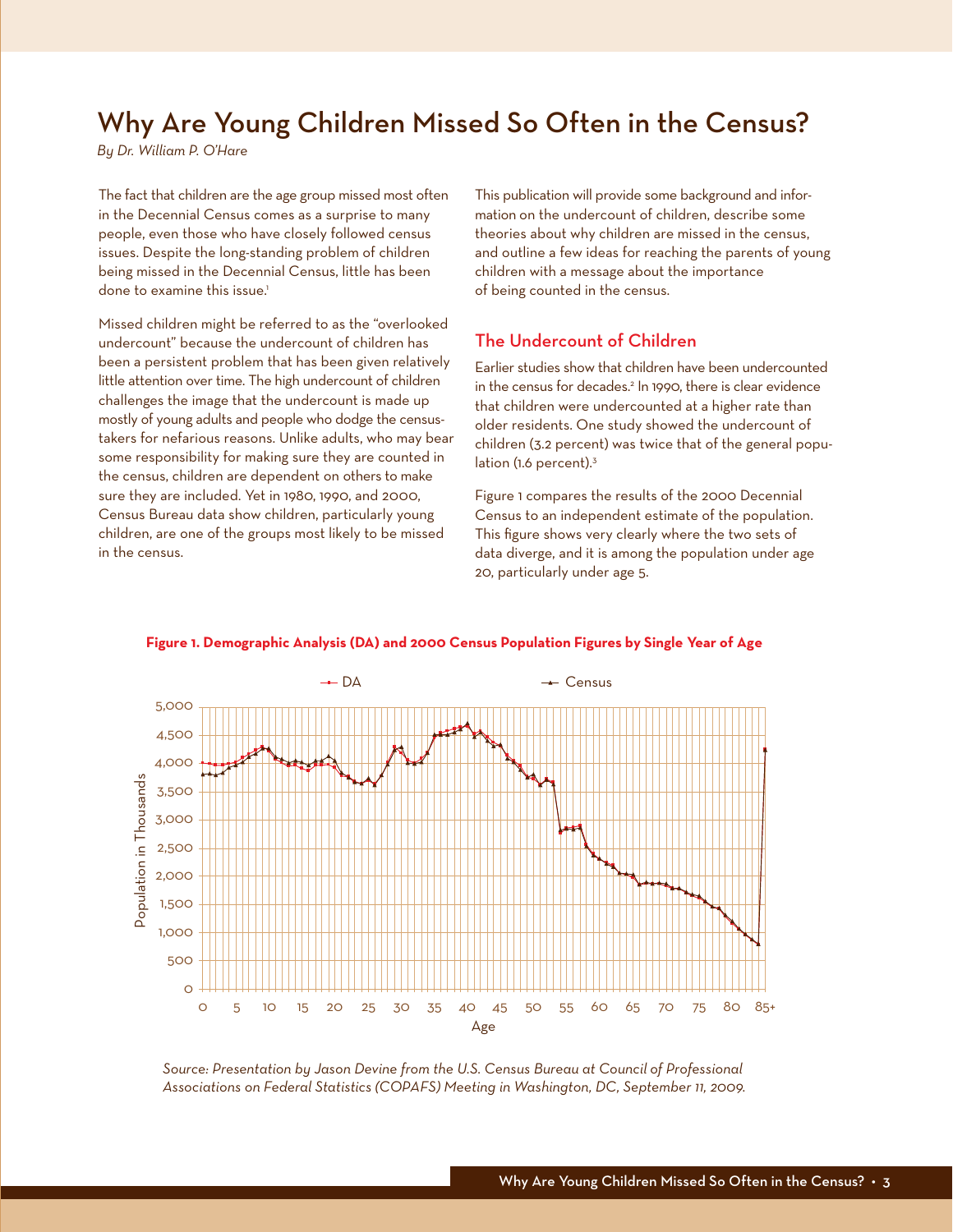In the 2000 census, demographic analysis conducted by the Census Bureau indicates there was a net undercount of about a half million children under age 18 (see Table 1). But not all children are missed at the same rate. Younger children tend to be missed most often.

Table 1 shows a net undercount of more than one million children under age 10 in the 2000 census that amounts

#### **Table 1. Net Undercounts (and Overcounts\*) for Major Age Groups in 2000 Census from Demographic Analysis (DA)**

| Age in<br>2000 | Census Total<br>Population | <b>Difference</b><br>between DA and<br>Census 2000 | Percent<br><b>Difference</b><br>between DA and<br>Census 2000 |
|----------------|----------------------------|----------------------------------------------------|---------------------------------------------------------------|
| Total          | 281,421,906                | 337,952                                            | O.1                                                           |
| Age $O - 4$    | 19,175,798                 | 761,206                                            | 4.0                                                           |
| Age $5 - 9$    | 20,549,505                 | 280,976                                            | 1.4                                                           |
| Age $O - 9$    | 39,725,303                 | 1,042,183                                          | 2.6                                                           |
| Age 10 - 17    | 32,568,509                 | (558, 947)                                         | $-1.7$                                                        |
| Age $O - 17$   | 72,293,812                 | 483,235                                            | O.7                                                           |
| Age 18 - 29    | 46,524,790                 | (322, 482)                                         | $-0.07$                                                       |
| Age 18 - 64    | 174,136,341                | 259,029                                            | O.1                                                           |
| Age 65+        | 34,991,753                 | (404, 313)                                         | $-1.2$                                                        |

*Source: Antonio Bruce, Arjun Adlakha, Peter Johnson, and J. Gregory Robinson, 2002, "U.S. Historical Profile of Demographic Analysis and Population Estimates: Components Across Time (1935 to 2000)," Population Association of America, Conference Poster Session.*

*\*Numbers in parenthesis indicates a net overcount.*

to 2.6 percent of this age group. The rate is even higher for younger children. In the 2000 census, more than three-quarters of a million children under age 5 were missed, which amounts to 4 percent of this population group. (See Box 1, for an explanation on how the undercount is measured.)

#### **Box 1 – Assessing the Undercount in the 2000 Census**

Assessing the undercount in the 2000 census is complicated not only because there are two different methods used (Demographic Analysis and Dual System Estimates) that do not always agree, but also because both methods went through several revisions following the 2000 census. In the end, the Census Bureau concluded that its measurement of the undercount in the 2000 census was not sufficiently reliable to adjust the results of the 2000 census count.

Census undercounts are measured in one of two ways: 1) Demographic Analysis (DA), which examines census counts in relation to independent population estimates based on births, deaths, and migration estimates; and 2) Dual Systems Estimates, which compare census counts to a second survey taken soon after the census. DA is the only evaluation measurement that is consistent over the past few censuses and this method is particularly well suited for evaluating the count of children. One of the major uncertainties in using DA is its assumptions about migration from abroad. However, for young children only a very small share is foreignborn compared to older age groups. Data from the 2007 ACS show only 1 percent of children under age 5 are foreign-born, compared to 17 percent of prime working-age adults (age 25-44).

Consistent with the results of DA, revised Dual Systems Estimates for 2000 called Accuracy Coverage Evaluation (ACE) shows younger children (under age 10) overcounted at a lower rate than older children (age 10-17). The overcount rate for those under age 10 from ACE was -0.46 percent, compared to -1.32 percent for those age 10 to 17. (National Research Council, 2004, Table 6.7, p. 229.)

For more information on this topic see:

National Research Council, 2004, "The 2000 Census: Counting Under Adversity," Panel to Review the 2000 Census, Constance F. Citro, Daniel L Cork, and Janet L. Norwood, eds., Committee on National Statistics, Division of Behavioral and Social Science and Education, Washington, DC: The National Academies Press.

Decision of the Executive Steering Committee for ACE Policy (ESCAP) available at www.census.gov/ dmd/www/pdf/EscapRep.html.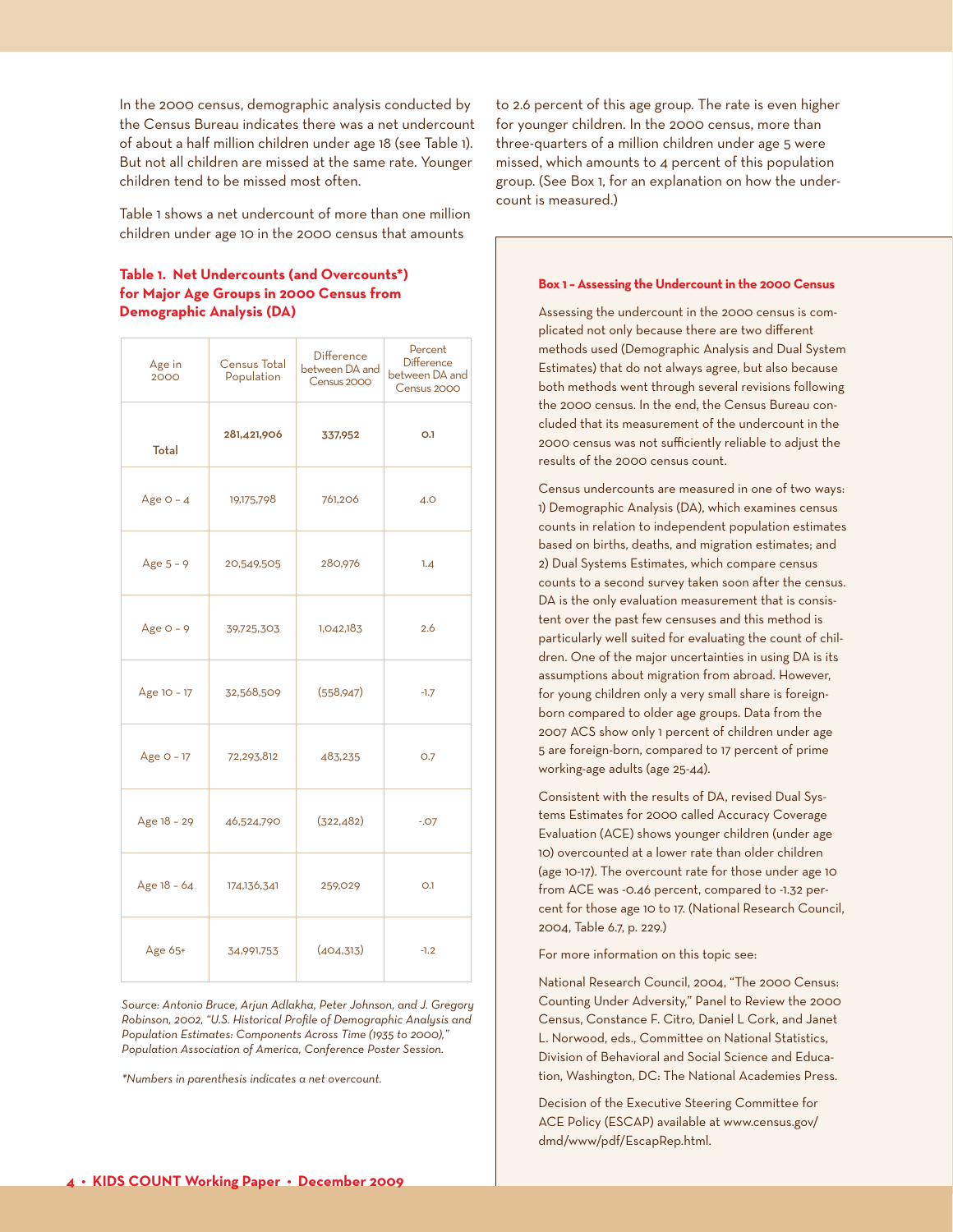There is a clear gradient by age, with the youngest children being the most likely to be missed. Figure 2 shows undercount rates by single year of age from 0 to 17. The highest undercount rates are for those under age 4. For children between ages 10 and 17, there was a net overcount. Results from the 1990 census also show a somewhat similar trend. In 1990, both older and younger children were undercounted, but there was a much higher net undercount for young children than there was for older ones.4

While I have been using the term "missed" to refer to the net undercount rate, this is not quite accurate. The "net" undercount rate is a product of overcounts and undercounts. Separate data for undercounts and overcounts are not available from the demographic analysis method, but they are available for the total population from the Accuracy and Coverage Evaluation program (A.C.E.),

which showed a net overcount of slightly over 1 million people. But this is a product of 17.2 million erroneous enumerations and 15.9 million omissions.5

In addition to children who are missed completely in the 2000 census, more than 2.3 million children were included in the census figures only because they were "imputed." These are records added to the census count based on circumstantial evidence and a variety of editing techniques used by the Census Bureau to improve the counts. For example, the census respondent may say there are five people living in the household, but they only put information on the census form for four people. If, after repeated attempts, census enumerators are unable to get additional information from the household, they will impute information for the fifth person based largely on other information on the form or on information from similar households in the neighborhood.





*A minus sign indicates a net overcount. Source: Antonio Bruce, Arjun Adlakha, Peter Johnson, and J. Gregory Robinson, 2002, "U.S. Historical Profile of Demographic Analysis and Population Estimates: Components Across Time (1935 to 2000)," Population Association of America, Conference Poster Session.*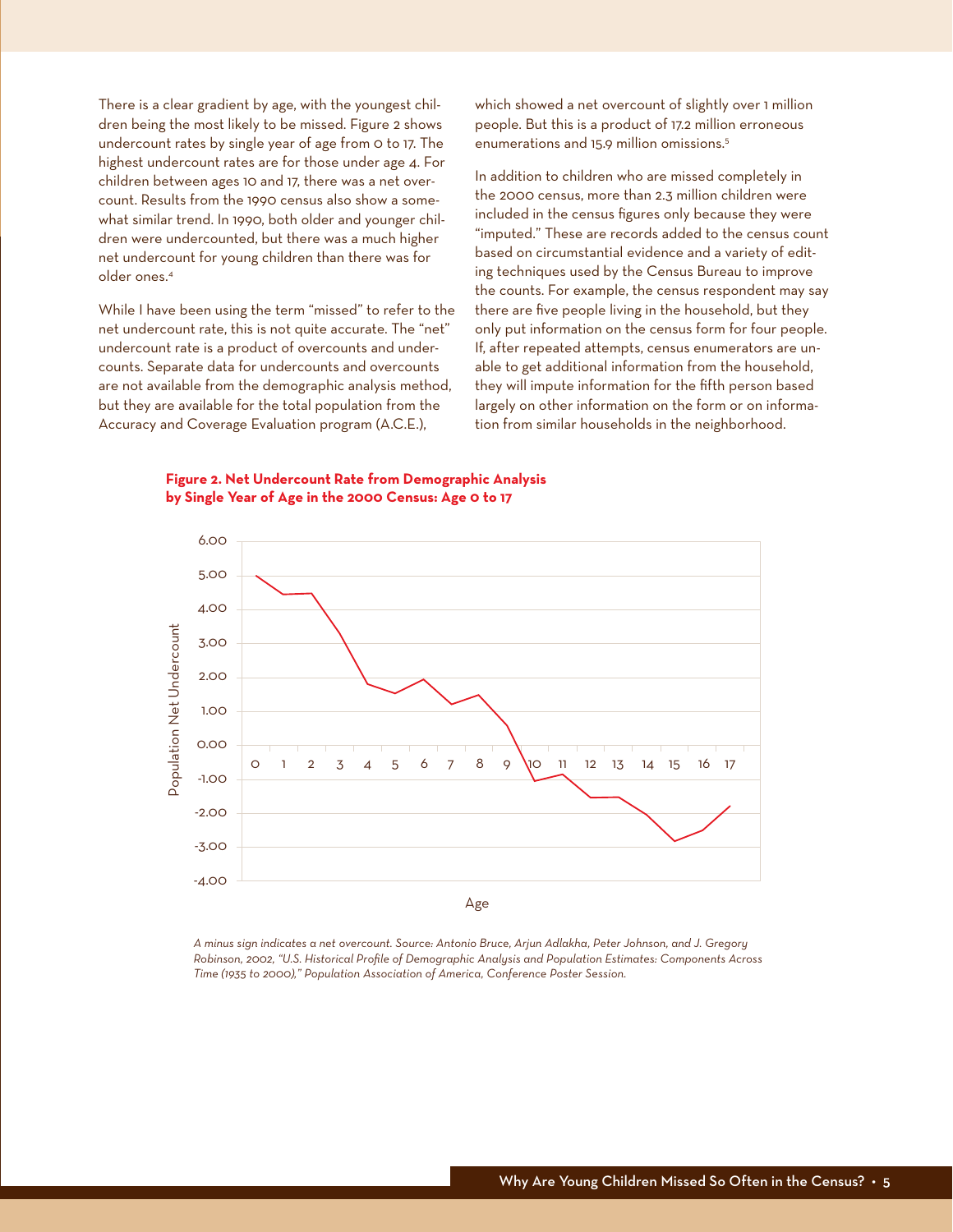In the 2000 census, children were much more likely than adults to be imputed. While 39 percent of the imputed population was under age 18, children make up only about 26 percent of the population.<sup>6</sup> Understandably, the quality of the data based on imputation is not nearly as good as that obtained directly from a respondent.

|  | Table 2. Age Allocation/Imputation for Children in the |  |  |
|--|--------------------------------------------------------|--|--|
|  | 2000 Census, by Single Year of Age                     |  |  |

| Age             | Total      | Not<br>Allocated | Allocated | Percent<br>Allocated |
|-----------------|------------|------------------|-----------|----------------------|
| Total           | 72,122,304 | 69,845,956       | 2,276,348 | 3.2                  |
| $\circ$         | 3,790,081  | 3,673,283        | 116,798   | 3.1                  |
| ı               | 3,794,455  | 3,668,595        | 125,860   | 3.3                  |
| $\overline{2}$  | 3,755,377  | 3,617,577        | 137,800   | 3.7                  |
| 3               | 3,797,275  | 3,654,564        | 142,711   | 3.8                  |
| $\overline{4}$  | 3,908,977  | 3,766,821        | 142,156   | 3.6                  |
| 5               | 3,973,062  | 3,829,737        | 143,325   | 3.6                  |
| 6               | 4,010,577  | 3,876,485        | 134,092   | 3.3                  |
| 7               | 4,121,094  | 3,981,069        | 140,025   | 3.4                  |
| 8               | 4,205,618  | 4,064,548        | 141,070   | 3.4                  |
| 9               | 4,311,480  | 4,174,831        | 136,649   | 3.2                  |
| 10 <sup>o</sup> | 4,283,020  | 4,154,347        | 128,673   | 3                    |
| 11              | 4,102,490  | 3,983,119        | 119,371   | 2.9                  |
| 12              | 4,090,000  | 3,969,865        | 120,135   | 2.9                  |
| 13              | 4,032,410  | 3,917,953        | 114,457   | 2.8                  |
| 14              | 4,077,971  | 3,964,091        | 113,880   | 2.8                  |
| 15              | 3,973,931  | 3,863,453        | 110,478   | 2.8                  |
| 16              | 3,926,534  | 3,821,861        | 104,673   | 2.7                  |
| 17              | 3,967,952  | 3,863,757        | 104,195   | 2.6                  |

*Source: Population Reference Bureau analysis of the 2000 Census 5-Percent PUMS.*

If the Census Bureau was over-imputing children age 10 to 17, and under-imputing younger children, particularly those under age 5, this might explain, in part, the net undercount of young children and the net overcount of teenagers. But Table 2 shows that it is actually the youngest children that have the highest allocation/imputation rates. It is worth noting that a similar pattern was observed in the 1990 census when imputation was not nearly as prevalent. So imputation patterns do not explain the undercount-overcount difference between children under age 10 and those over age 10.

#### Who Is Missed?

Who are these overlooked children? After reviewing the available literature, it seems there are no estimates for the undercount rates of Hispanic, American Indian, or Asian children from the 2000 census. However, there are estimates for black and non-black children, and these show young black children are much more likely to be missed (see Table 3). The net undercount rate for black males under age 5 was 5.3 percent, compared to 3.3 percent for non-black males in this age group. Among black females, the net undercount rate under age 5 was 5.4 percent, compared to 3.8 percent for non-black females in this age group.

#### **Table 3. Net Undercounts (and Overcounts\*) by Percent of Total by Race, Age and Gender for Children in 1990 and 2000**

|                     | 1990           | 2000  |
|---------------------|----------------|-------|
| <b>Black male</b>   |                |       |
| Age $O - 4$         | 7.8            | 5.3   |
| Age $5 - 9$         | 6.9            | 1.4   |
| Age 10 - 14         | 3.4            | (1.5) |
| Age 15 - 19         | (O.2)          | (1.7) |
| Non-Black male      |                |       |
| Age $O - 4$         | 2.9            | 3.3   |
| Age $5 - 9$         | $\overline{2}$ | 1.1   |
| Age 10 - 14         | (O.7)          | (1.6) |
| Age 15 - 19         | (1.8)          | (2.6) |
| <b>Black female</b> |                |       |
| Age $O - 4$         | 7.4            | 5.4   |
| Age $5 - 9$         | 6.7            | 1.9   |
| Age 10 - 14         | 3.4            | (1.2) |
| Age 15 - 19         | O.3            | (1.8) |
| Non-Black female    |                |       |
| Age $O - 4$         | 3              | 3.8   |
| Age $5 - 9$         | 2.2            | 1.5   |
| Age 10 - 14         | (O.7)          | (2.9) |
| Age 15 - 19         | (2)            | (2)   |

*Source: J. Gregory Robinson, Arjun Adlakha, and Kirsten West, 2002, Appendix Table 2, "Coverage of Population in Census 2000: Results from Demographic Analysis," Paper presented at Population Association of America Conference.*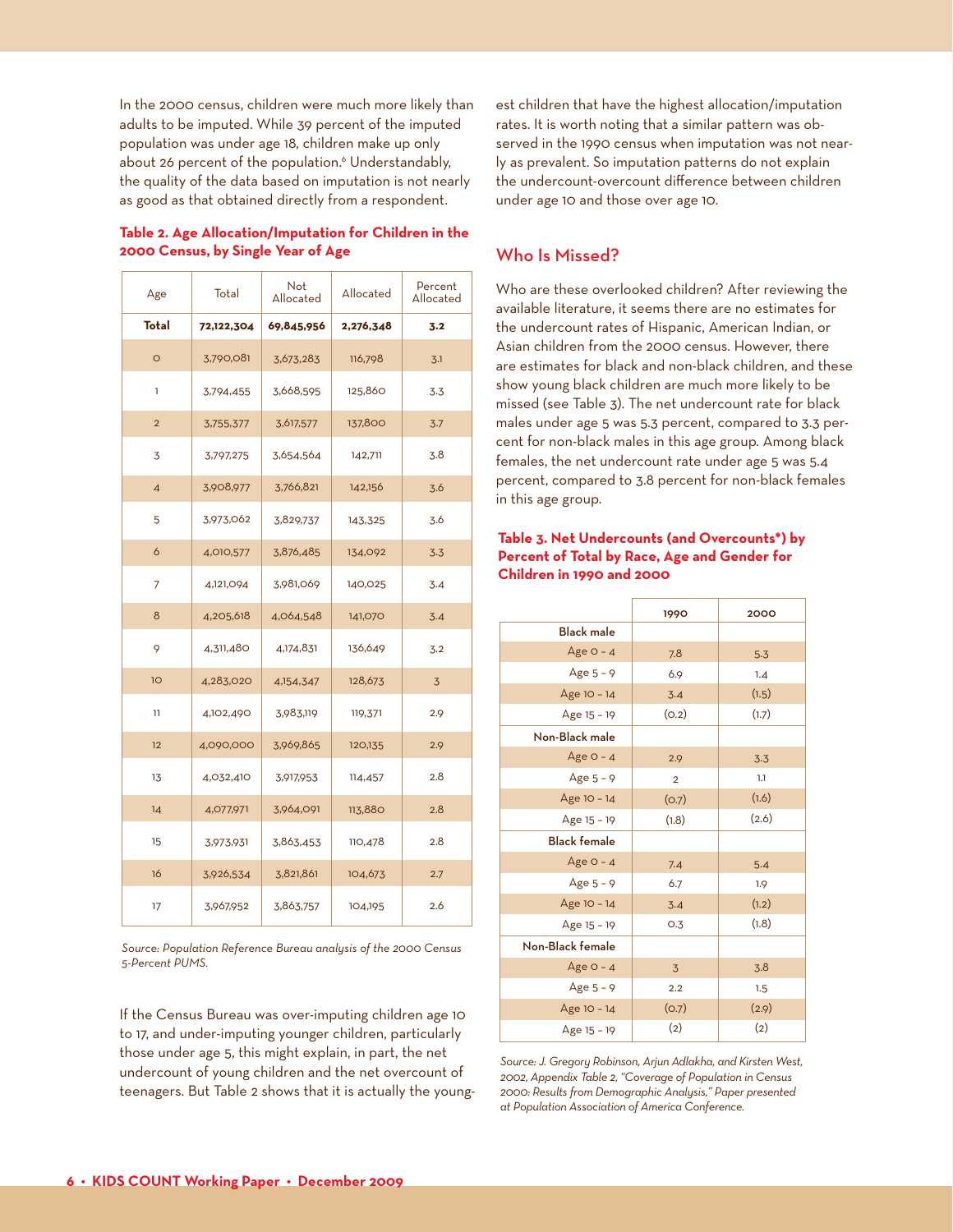Data from the 1990 census shows that undercounted children are disproportionately black, American Indian, and Hispanic, and all the evidence suggests they are likely to be poor. Table 4 shows 1990 census undercount rates for children and the total population for major racial groups and Hispanics. In every group (except Hispanics), children were missed more often than adults. Hispanic children were missed at the same rate as Hispanic adults. And children in minority groups were missed more often than non-Hispanic white children. The undercount rate for black and Hispanic children was two-tothree times that of non-Hispanic white children. American Indian children on reservations were missed more often than any other racial/ethnic group.

#### **Table 4. Net Undercount of Children (Age 0-17) and Total Population by Percent of Total in the 1990 Census by Race/Ethnicity**

| Total                               | Children       | Total<br>Population |
|-------------------------------------|----------------|---------------------|
| Non-Hispanic                        | 3.2            | 1.6                 |
| White / Others                      | $\overline{2}$ | O.7                 |
| <b>Black</b>                        | 7              | 4.4                 |
| Asian and Pacific Islander          | 3.2            | 2.3                 |
| American Indians on<br>Reservations | $13.8*$        | $12.2***$           |
| Hispanic                            | 5.0            | 5.O                 |

*Source: Other than the two exceptions noted below, these figures came from J. Gregory Robinson, Bashir Ahmed, and Edward W. Fernandez, 1993, Table 3, "Demographic Analysis as an Expanded Program for Early Coverage Evaluation of the 2000 Census," Paper presented at the Annual Research Conference, March 21 – 24, Arlington, VA.\* Kirsten K. West, J. Gregory Robinson, and Alfredo Navarro, 1998, "What Do We Know About the Undercount of Children?" Paper presented at the Southern Demographic Association Annual Meeting, October 29 – 31, Annapolis, MD.\*\* Howard Hogan and Gregg Robinson, 1993, Table 3, "What the Census Bureau's Coverage Evaluation Programs Tell Us about Differential Undercount," Paper presented at the Research Conference on Undercounted Ethnic Populations, May 5 – 7, Richmond, VA.*

#### Why Are Children Missed?

There is neither a simple explanation nor any consensus on why young children are missed so often in the census. But there are a couple of theories about why children might be missed that are worth exploring.

The first has to do with the way the data are collected. On the census form that was used in the 2000 census, there is only room for complete demographic informa-

tion on the first six people in the household and room for the names of for the 7th through the 12th person.7 The Census Bureau had to follow up with these household to get complete information for these people as well as information for others if more than 12 people lived in the household. In this context, it is important to note that respondents typically fill in entries from the oldest to the youngest person in the household. The Census Bureau concludes that "…children are generally listed after adults on questionnaires filled out by respondents."8 Consequently, because the form only includes room for complete information on the first six people, any problems experienced in follow up are likely to impact children disproportionately.

 It is not difficult to believe that some people, especially respondents in large and/or complex households, may stop filling out the census form before they have listed everyone in the household. For example, the respondent may get interrupted and forget they didn't complete the form, or they may simply get tired of filling out the form and just send it in with whatever data have already been entered on the form. Or they may see there is only room for demographic information for six people, and just stop entering information after the first six people despite Census Bureau instructions. To the extent people stop before they complete the form, children are the group most likely to get left off. However, it is worth noting that even when census data were collected by an in-person enumerator (prior to 1970, this is the way census data were gathered) there was still a significant undercount of young children. One study shows a net undercount of roughly 4 percent for white children age 0–4 and 10 percent for non-white children in this age range in the 1950 census and net undercounts of children about double these rates in the 1940 census.<sup>9</sup>

The second hypothesis about why children are missed has to do with the type of households where young children live. It is generally believed that being missed is more apt to happen among people living in large and complex households or those living in temporary or unusual living arrangements.

*Young children live disproportionately in households with characteristics that put them in the hard-to-count (HTC) category.* The Census Bureau has identified 12 characteristics that are linked to low mail response rates and the likelihood of being missed in the census. These characteristics are combined into an overall HTC index that can be used to identify HTC neighborhoods.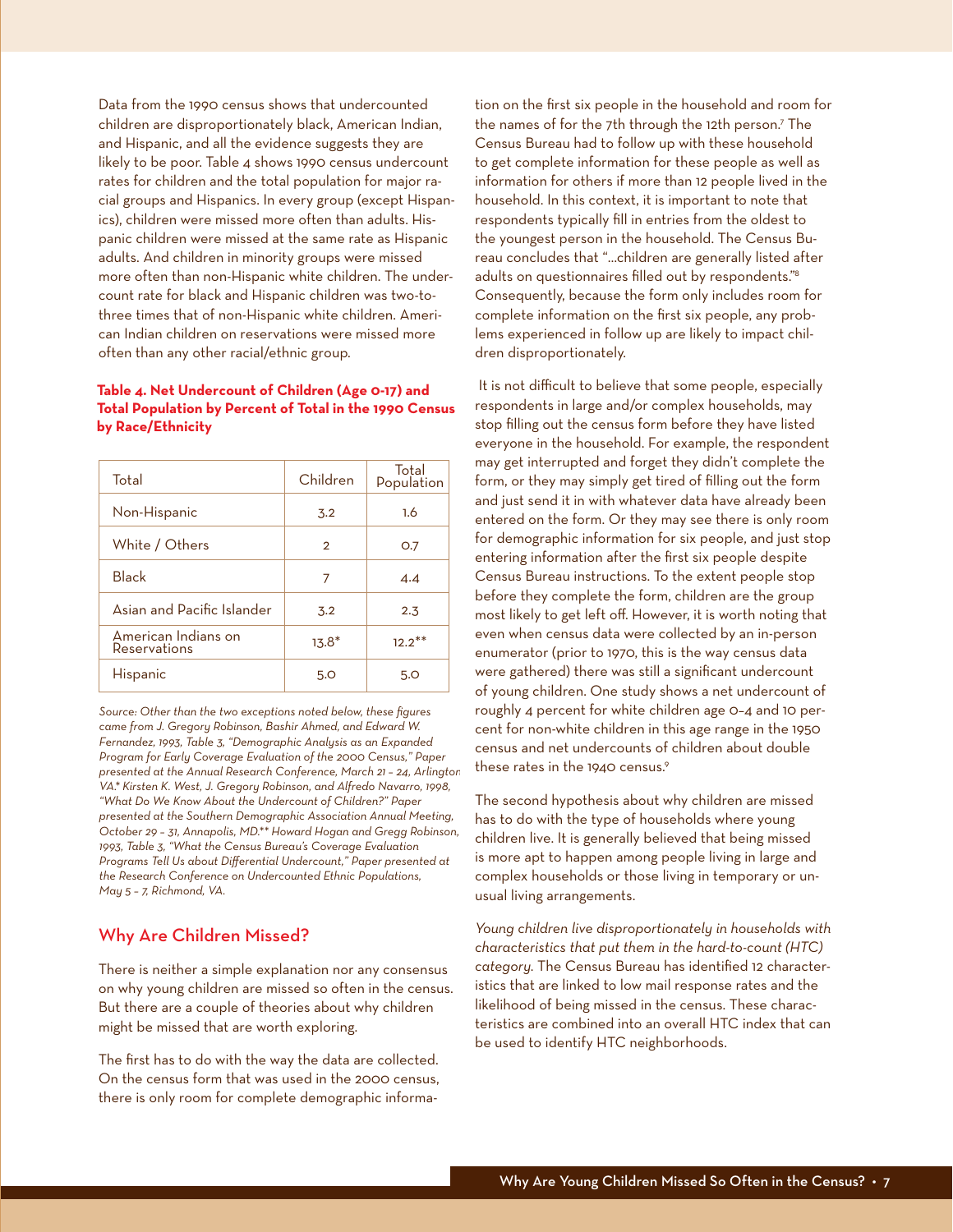#### **Table 5. Percent of Children, Adults, and Elderly Living in Hard-to-Count Areas\* in 2000**

|             | Age $O - 17$ | Age 18 - 64 | Age $65+$ |
|-------------|--------------|-------------|-----------|
| U.S. Totals | 20           | 18          | 14        |

*Source: Author's analysis of the Census Bureau's Planning Data Base. \*In this analysis, hard-to-count (HTC) areas are defined as those with HTC scores of 60+.*

Children are about 50 percent more likely than the elderly to be living in HTC areas. Table 5 shows that about 20 percent of children live in HTC areas compared to 18 percent of working-age adults and 14 percent of elderly. And the pattern is pervasive. Table 6 presents the data state by state. In only six states (Alaska, Hawaii, Maine, South Carolina, Vermont, and West Virginia), the elderly are more concentrated in HTC tracts than children. And in just two of these states (Alaska and Hawaii), is the difference more than one percentage point.

*Young children are more than three times as likely as adults to be living in large (7+ persons) households.* More than 8.4 percent of children live in such large households, compared to less than 2.6 percent of adults.<sup>10</sup>

*Young children are more likely to live in more mobile families, who are often more difficult to count.* Data show 21 percent of children under age 5 moved in the last year compared to 16 percent of the total population.<sup>11</sup>

*Young children are more likely to live in rental units.* Data show 42 percent of households with children under age 6 live in rental units, compared to only 32 percent of households that do not have a child under age 6 in the housing unit.<sup>12</sup>

*Younger children are more likely than teenagers to live in more complex families.* For example, more than twothirds (69 percent) of children under age 1 live in a household with an adult other than a parent, compared to only 32 percent of children age 12 to 17.13

*To some extent the high undercount of children reflects the uncertain living arrangements of many children.*  There is clear evidence that marginal attachment to a household reduces the likelihood of being counted.<sup>14</sup>

For children living in temporary arrangements like foster care, or living with relatives other than their parents, it may not be clear if the home where they are staying

#### **Table 6. Percent of Children, Adults, and Elderly Living in Hard-to-Count Areas\* by State**

| <b>State</b>         | Age O - 17      | Age 18 - 64     | Age 65+                 |
|----------------------|-----------------|-----------------|-------------------------|
| Alabama              | 12              | $\overline{11}$ | $\overline{1}$          |
| Alaska               | 25              | 23              | 27                      |
| Arizona              | 32              | 28              | 17                      |
| <b>Arkansas</b>      | 15              | 14              | 12                      |
| California           | 35              | 30              | 23                      |
| Colorado             | 11              | 11              | 1O                      |
| Connecticut          | 17              | 15              | $\overline{\mathbf{u}}$ |
| Delaware             | 7               | 8               | 6                       |
| District of Columbia | 69              | 51              | 46                      |
| Florida              | 21              | 19              | 13                      |
| Georgia              | 16              | 15              | 15                      |
| Hawaii               | 22              | 24              | 25                      |
| Idaho                | 6               | 8               | 6                       |
| Illinois             | 22              | 19              | 14                      |
| Indiana              | 10 <sub>o</sub> | 10              | 8                       |
| lowa                 | $\overline{4}$  | 5               | 3                       |
| Kansas               | 10 <sub>o</sub> | 10 <sub>o</sub> | 6                       |
| Kentucky             | 9               | 9               | 8                       |
| Louisiana            | 21              | 19              | 19                      |
| Maine                | 3               | 5               | 4                       |
| Maryland             | $\mathbf{1}$    | $\overline{11}$ | 9                       |
| Massachusetts        | 17              | 16              | 12                      |
| Michigan             | 14              | 12              | 9                       |
| Minnesota            | 7               | $\overline{7}$  | 5                       |
| Mississippi          | 20              | 18              | 18                      |
| Missouri             | 11              | 11              | 9                       |
| Montana              | 9               | 8               | 5                       |
| Nebraska             | 8               | 9               | 6                       |
| Nevada               | 26              | 26              | 23                      |
| <b>New Hampshire</b> | $\overline{4}$  | 5               | $\overline{4}$          |
| New Jersey           | 21              | 19              | 14                      |
| <b>New Mexico</b>    | 38              | 34              | 29                      |
| New York             | 33              | 29              | 23                      |
| North Carolina       | 1O              | 10 <sup>°</sup> | 9                       |
| North Dakota         | $\overline{4}$  | $\overline{4}$  | 3                       |
| Ohio                 | 12              | 11              | 8                       |
| Oklahoma             | 16              | 16              | 13                      |
| Oregon               | 12              | 13              | 9                       |
| Pennsylvania         | $\mathbf{u}$    | 10              | $\overline{7}$          |
| Rhode Island         | 28              | 24              | 18                      |
| South Carolina       | 9               | 10 <sub>o</sub> | 10                      |
| South Dakota         | 12              | 1O              |                         |
| Tennessee            | 12              | $\mathbf{H}$    | 5<br>1O                 |
| <b>Texas</b>         |                 |                 |                         |
| Utah                 | 29<br>8         | 27              | 24<br>8                 |
| Vermont              |                 | 13              |                         |
| Virginia             | 3<br>8          | 4<br>8          | 4                       |
| Washington           |                 |                 | $\overline{7}$          |
| West Virginia        | 14              | 15<br>6         | 12                      |
| Wisconsin            | $\overline{4}$  |                 | 5                       |
| Wyoming              | 10              | 9               | 5                       |
|                      | $\overline{2}$  | 3               | $\overline{2}$          |

*Source: Author's analysis of the Census Bureau's Planning Data Base. \*In this analysis, hard-to-count (HTC) areas are defined as those with HTC Scores of 60+.*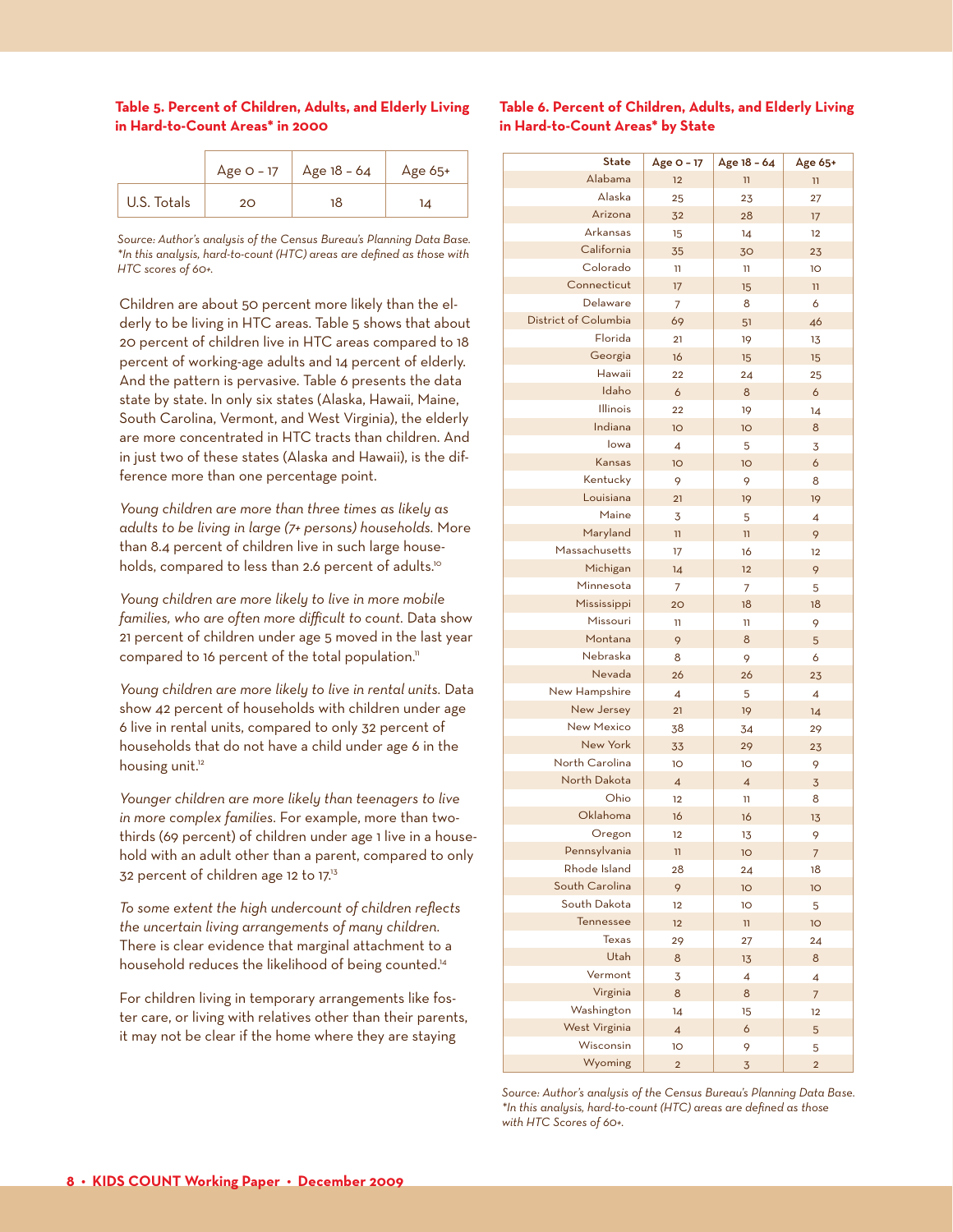on April 1, 2010 (census day) is their "usual place of residence." More than 4 million children lived with neither parent in 2007. But for some groups, the rates are even higher. For example, among black children, 9 percent did not live with either parent in 2007.

The 2007 ACS shows nearly 5 million children living with their grandparents.<sup>15</sup> Almost half of these children (2.2) million out of 4.7 million) are under age 6. Despite Census Bureau instructions, it is not difficult to imagine a grandparent thinking the child really should be listed in his or her parent's household.

The most rapidly growing type of living arrangement for children is cohabitation.<sup>16</sup> Since these living arrangements are relatively unstable (compared to married-couple families) and the relationships among adults and children are not typical of a nuclear family, it would not be surprising if some children are not being reported in these types of living arrangements. The 2007 ACS shows 4.5 million children living in cohabiting households.<sup>17</sup>

*The undercount of children also may be related to the distinction between families and households.* Although the Census Bureau asks respondents for the number of people in the household, respondents may only be thinking about the number of people in their family. This can be a problem when people outside the nuclear family live in a household or when multiple families share the same housing unit.

#### Prospects for 2010

As we look forward to the 2010 Decennial Census, some changes suggest the count of children will be better while other trends suggest it will be more difficult to count children accurately in 2010.

The 2000 Census included a short form – with only a few questions – and a longer form that included a broader set of questions on socioeconomic characteristics that went to one in every six households. Research from the 2000 census indicates that people are more likely to complete and return a short form rather than a longer form. In the 2000 census, there was an 80 percent mail return rate for the short form, compared to 71 percent for the long form.<sup>8</sup> Since the 2010 census will be a "short form only" census – meaning there will be only five demographic questions, one housing question, and a couple of administrative questions – this should help increase the overall response rate compared to the 2000 census.

On the other hand, data from the American Community Survey (ACS) over the past several years indicate that the mail response rate for that Census Bureau survey has declined by about four percentage points since 2000. The final mail response rate of the ACS went from 59.7 percent in 2000 to 55.3 percent in 2007.<sup>19</sup> This is consistent with other evidence that shows lower cooperation with surveys across the board. In part, this reflects growing public concerns about privacy, confidentiality, and identity theft, as well as increasing time pressures, and these factors are likely to negatively affect the 2010 census return rate as well.

The Census Bureau has made several changes to census forms and procedures in an effort to get a more accurate count of young children in the 2010 census. For example, the instructions preceding the first question on the 2010 form now reads, "Count all people, including babies, who live and sleep here most of the time." There was no such instruction on the 2000 census form.

In another change to the form, wording was added to the instructions for the age/Date of Birth question so that it now reads, "Please report babies as age 0 when the child is less than 1 year old."

In addition, a new administrative question on the 2010 Census form asks:

**Were there any additional people staying here April 1, 2010 that you did not include in Question 1?** *Mark [X] all that apply.*

- [ ] Children, such as newborn babies or foster children
- [ ] Relatives, such as adult children, cousins, or in-laws
- [ ] Nonrelatives, such as roommates or live-in baby sitters
- [] People staying here temporarily
- [] No additional people

Census Bureau staff hoped that this prompt might remind respondents to include some children who might have been overlooked before. However, research conducted by the Census Bureau suggests that following up with households that marked the "Children, such as newborn babies or foster children" box did very little to improve the count.<sup>20</sup>

While there is only room on the 2010 census form to provide complete demographic information for six people, the form asks for the name, sex, date of birth, and if the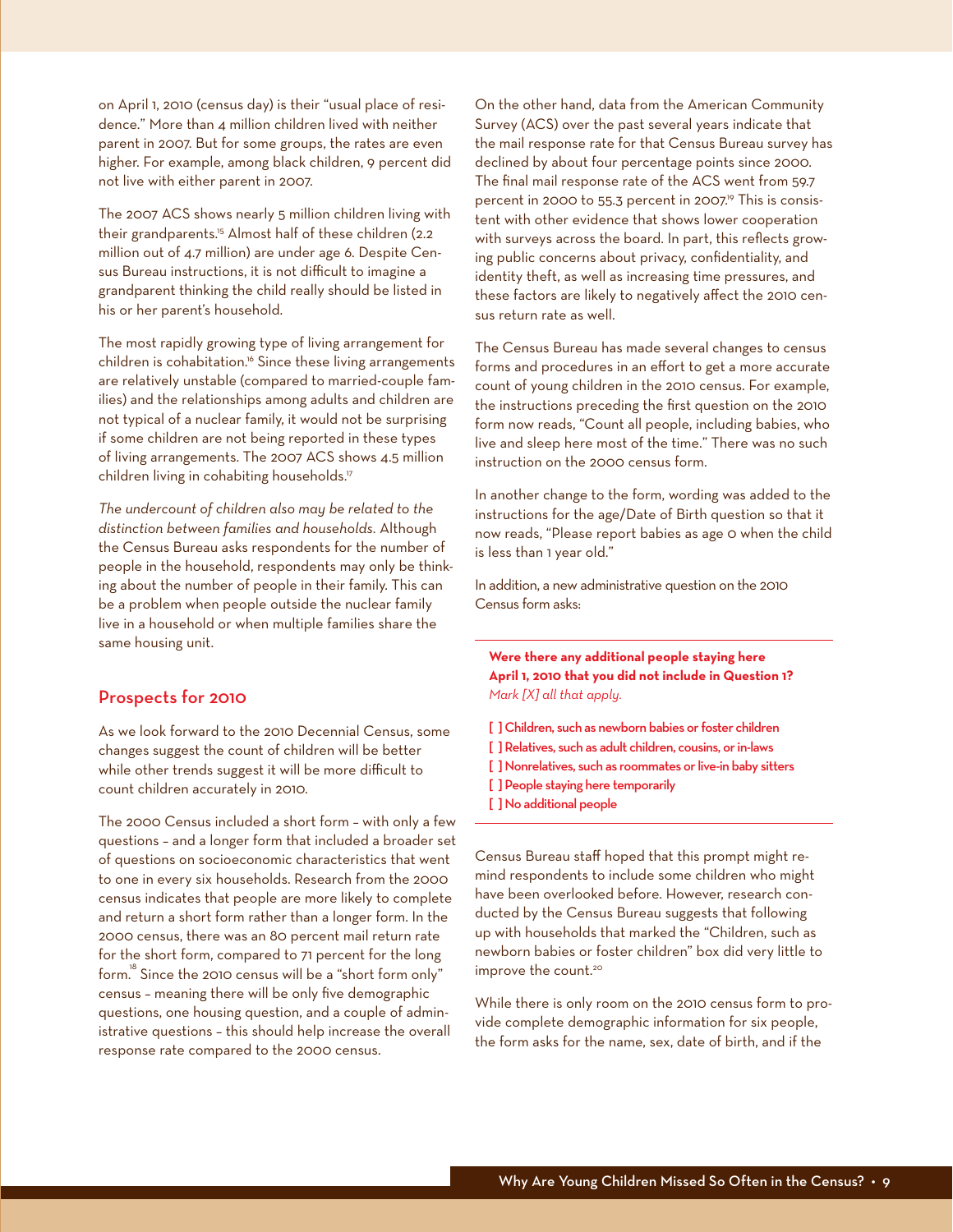person is related to the householder, for up to six more people. In the 2000 form, it only asked for name of individuals in this group. Including the date of birth will allow the Census Bureau to accurately provide the age of each of these people even if they are unable to get more complete information. Since people listed after the 6th person are more likely to be children, this may help get a better count for that population.

Another new administrative question asks:

#### **Does Person 1 sometimes live or stay somewhere else?** [ ] No [ ] Yes *— Mark [X] all that apply.*

[] In college housing [] For child custody [ ] In the military [ ] In jail or prison

[ ] At a seasonal [ ] In a nursing home<br>or second residence [ ] For another reason

Although Census Bureau tests found that following up with respondents who marked "For child custody" did little to reduce the undercount of children.<sup>21</sup>

In another effort to increase response rates for the 2010 census, the Census Bureau will be mailing about 14 million bilingual questionnaires to neighborhoods it identified as ones where there are large numbers of Spanishspeaking residents. This may have a disproportionately positive effect on the count of children because Hispanic households tend to have more children than non-Hispanic households. Also, these bilingual questionnaires have room for complete demographic data on eight people.

One of the major efforts to reach households with children is the Census in Schools program, which will be expanded in 2010 relative to 2000 (see Table 7). While this program is focused on households with school-age children (not preschoolers where the undercount is the highest) it is important to recognize that 20 percent of households with a preschooler (under age 5) also have a school-age child (5 – 17) in the household.

Despite these efforts by the Census Bureau, a number of trends suggest that an accurate count of children is likely to be more difficult in 2010 than it was in 2000, unless special efforts are made. Some of these trends, and their connection to the undercount, are presented and discussed below.

#### **Table 7. Comparison of Census in Schools Programs in 2000 and 2010 Censuses**

| <b>Program Components</b>                           | 2000                    | 2010                     |
|-----------------------------------------------------|-------------------------|--------------------------|
| $K - 8$                                             | $\sqrt{}$               | $\sqrt{}$                |
| $9 - 12$                                            |                         | $\sqrt{}$                |
| HeadStart                                           | On request              |                          |
| <b>Direct Mail Distribution</b>                     | $\sqrt{}$               | $\sqrt{ }$               |
| Online Promotion*                                   |                         | $\sqrt{}$                |
| <b>Online Distribution</b>                          |                         | $\sqrt{}$                |
| Puerto Rico / Island Areas, K - 8                   | $\sqrt{ }$              | $\sqrt{2}$               |
| Puerto Rico / Island Areas, 9 - 12                  |                         | $\sqrt{}$                |
| Take-Home Materials Translated into<br>28 Languages |                         | $\sqrt{2}$               |
| English as a Second Language (ESL)                  |                         | $\sqrt{}$                |
| Teaching Materials in Print and<br>Electronic Form  |                         | $\sqrt{}$                |
| Parent Take Home Reach                              | 1.6 million<br>teachers | 27.2 million<br>families |

\*Principal and Assistant Principal e-mail marketing campaign totaling 50,000 impressions; Four e-mail waves to educators totaling 44 million impressions; Flash header and banner ads totaling 2.2 million impressions

*Source: E-mail sent by Steve Jost, U.S. Census Bureau September 2009.*

#### Demographic Shifts

A persistent pattern over several censuses shows racial and Hispanic minorities are more likely to be missed than non-Hispanic whites. And demographic trends are clear – the shares of children from minority racial or ethnic groups are growing rapidly. Table 8 shows how the percentage of each age group has changed since 2000 and indicates that minority populations are growing rapidly among the youngest population. Nearly half (47 percent) of children under age 5 are racial or Hispanic minorities, compared to 34 percent of the total population. And the share of children age 0 to 4 that are from a racial or Hispanic minority group rose from 41 percent in 2000 to 47 percent in 2008.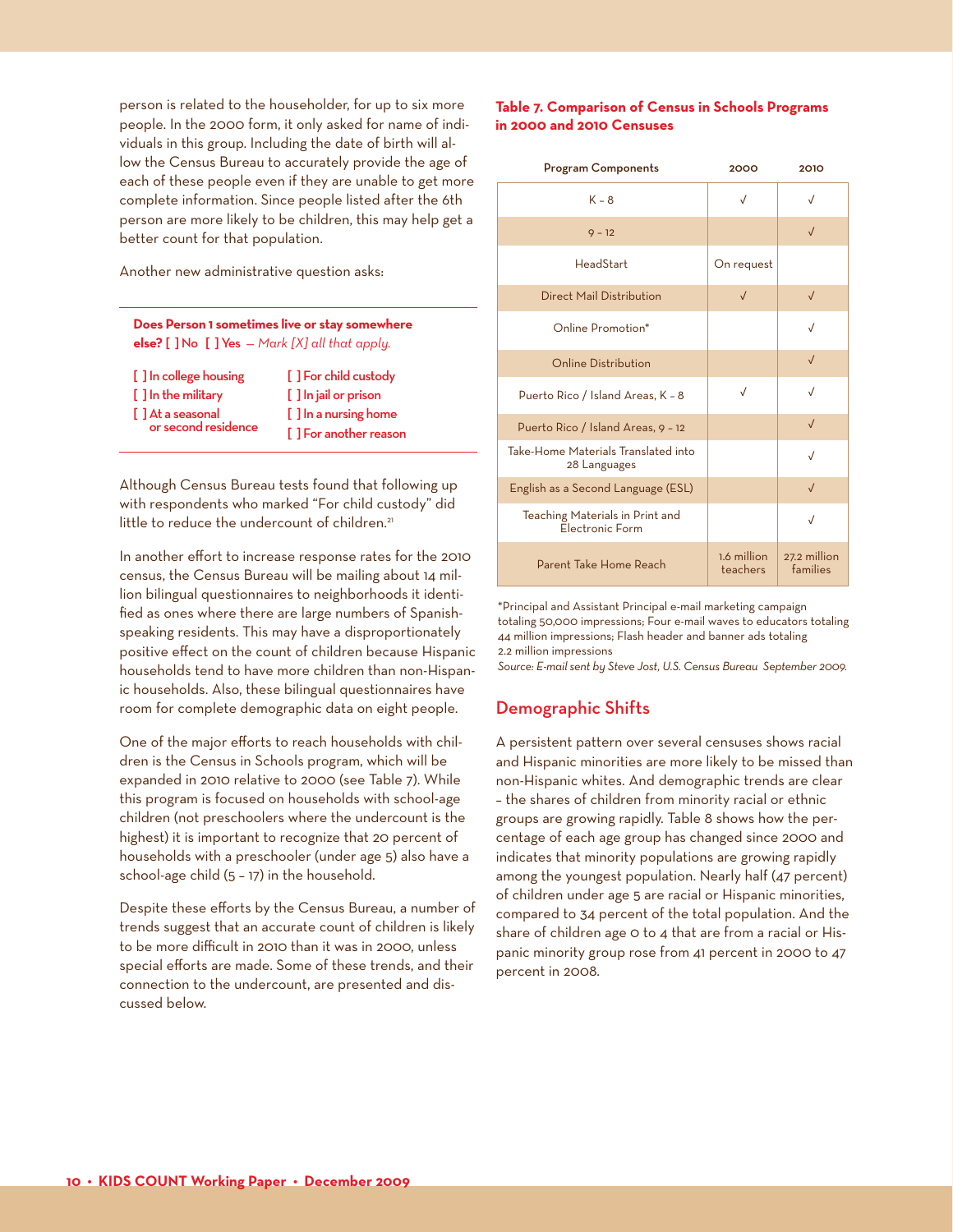#### **Table 8. Changing Minority Population of Children: 2000 and 2008**

| Percent Minority* in Each Age Group | July $1st$ 2008<br>Estimate | 2000<br>Census |
|-------------------------------------|-----------------------------|----------------|
| Total All Ages                      | 34                          | 31             |
| Under 5 years                       | 47                          | 41             |
| 5 to 9 years                        | 44                          | 40             |
| 10 to 14 years                      | 42                          | 37             |
| 15 to 19 years                      | 40                          | 37             |
| Total $Q - 19$                      | 43                          | 39             |

\*Anyone other than non-Hispanic white.

*Source: U.S. Census Bureau, 2008 Population Estimates, available online at www.census.gov/popest/national/asrh/NC-EST2008-srh.html.*

One of the reasons for the shift identified above is the increased immigration experienced by the United States in recent years. The number of immigrant children (those with at least one parent born outside the United States) increased from 13.8 million in 2000 to 16.5 million in 2007. And more children live in families with one or more undocumented immigrants. Nearly half (47 percent) of unauthorized-immigrant households are couples with children. According to the Pew Hispanic Center, the number of children with at least one unauthorized-immigrant parent increased from 3.9 million in 2003 to 5.5 million in 2008.22 And more than 9 million children live in "mixedstatus" households where at least one person in the household has a different legal status than the other. This situation is more prevalent for younger children. Sixteen percent of children under age 6 live in mixed-status families, compared to 11 percent of children age 6 to 17.<sup>23</sup>

People who do not speak English well are more likely to have problems with census forms and the trend since 2000 indicates there are growing numbers of people living in households where people speak a language other than English at home. In 2000, there were 44.5 million people over age 5 living in homes where they spoke a language other than English; but by 2007, the number had risen to 55.5 million.<sup>24</sup> The extensive use of targeted bilingual questionnaires in the 2010 census should help address this issue to some extent.

Table 9 shows changes in selected groups of young children (age 0 – 4) who are likely to fall into the hard-tocount category. There are large numbers of preschoolers in these vulnerable categories. And in most cases, their numbers have increased significantly since 2000.

#### **Table 9. Trends in Selected Measures of Vulnerable Children Ages 0 – 4, 2000 to 2007**

|                                                    | Change from<br>2000 to 2007 |                   |                     |                |
|----------------------------------------------------|-----------------------------|-------------------|---------------------|----------------|
|                                                    | 2007<br>(in1000s)           | 2000<br>(in1000s) | Number<br>(in1000s) | Percent        |
| Children in Care of<br>Grandparents                | 1,139                       | 1,036             | 103                 | 10             |
| Children Living in<br><b>Cohabiting Households</b> | 1,831                       | 1,347             | 484                 | .36            |
| Children Living with<br>Neither Parent             | 898                         | 879               | 19                  | $\overline{2}$ |
| Children Living in<br><b>Crowded Housing</b>       | 3.135                       | 3.279             | $-144$              | -4             |
| Children in Immigrant<br><b>Families</b>           | 4.932                       | 3.676             | 1,256               | 34             |

*Source: Population Reference Bureau's analysis of the 2000 and 2007 American Community Survey Public-Use Microdata Sample.*

The number of young children living in cohabiting couples and the number in immigrant families have both increased by more than a third since 2000. While the number of preschoolers living in crowded housing fell slightly between 2000 and 2007, one has to wonder if the current housing crisis will reverse that trend.

It is estimated that 2 million children will be directly impacted by the housing crisis and their families will lose their homes.<sup>25</sup> Evidence clearly indicates the housing crisis is concentrated in minority neighborhoods, and these neighborhoods have often been undercounted in past censuses.26 The housing crisis is likely to lead to more families doubling up or living in uncertain or temporary situations. Because the census attempts to tabulate people at their "usual place of residence," the more people who do not have a usual place of residence due to the housing crisis, the less clear the census numbers will be.

#### What Can Be Done?

Given the high net undercount of young children in past censuses, one must ask what can be done to get a more complete count of children in the 2010 Census. How can we reach the parents of these young children and motivate them to complete census forms and include all the children in their household?

Child advocacy groups, nonprofit organizations and others interested in getting a complete count of children in the 2010 Census can join with the Census Bureau in this effort. Organizations can partner with the Census Bureau to deliver the message that the census is easy, important, and safe.<sup>27</sup> Child advocates can also join the Census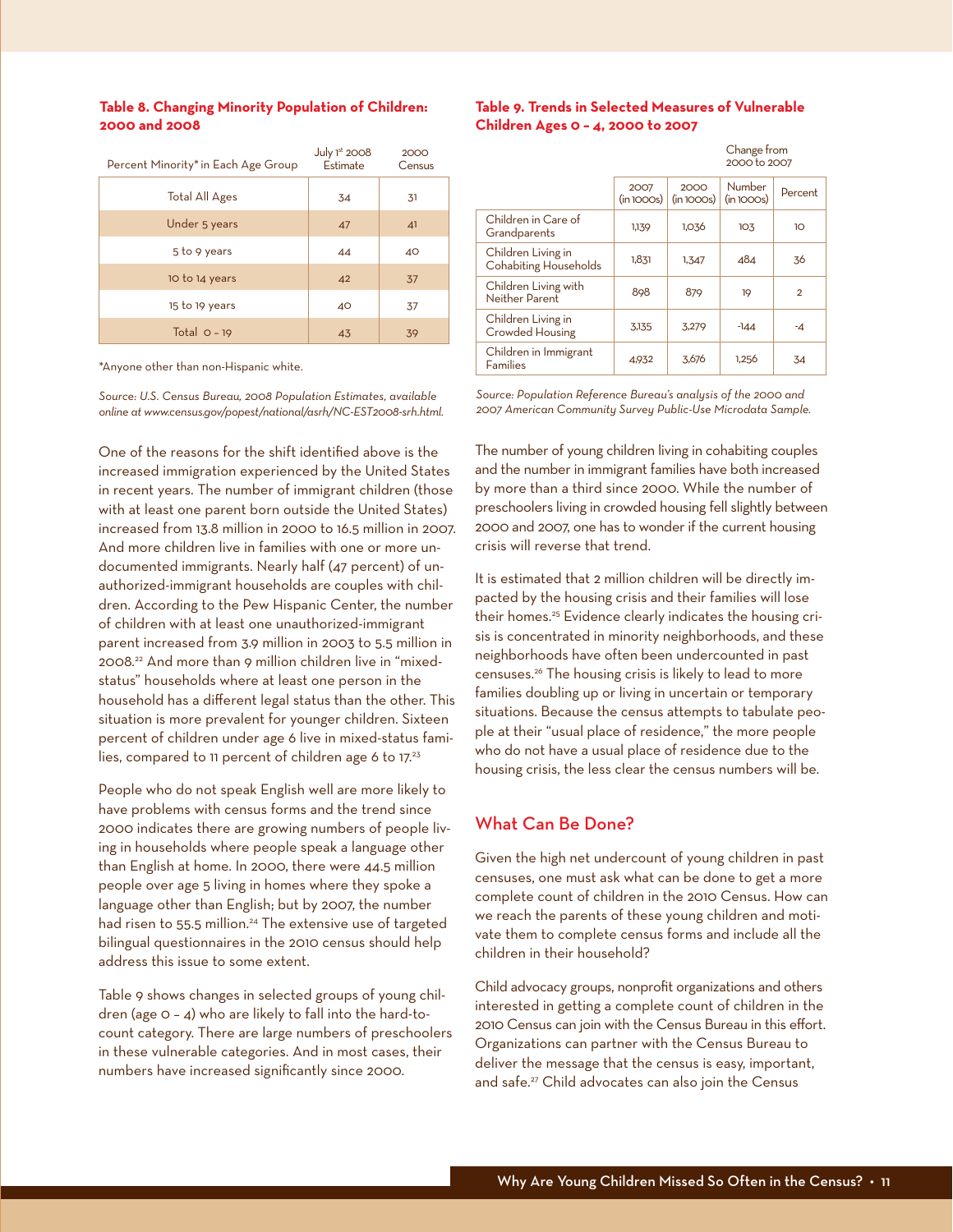Complete Count Committees that exist in most states and large cities and push for more of an effort to make sure households with young children are included in census promotional efforts.<sup>28</sup>

There are several avenues that groups can use to reach parents of young children. Some of these are outlined below:

- » *Women, Infants, and Children (WIC)* The federal government could use the participant rolls of the WIC program to reach families with young children in the households.29 Organizations could send a flyer to all participants to remind them of the importance of making sure all their children are counted. More than 8.2 million people get WIC benefits each month.
- » *Head Start* Information could be sent to families with children enrolled in Head Start programs. Head Start was included in the Census in Schools program in the 2000 census on a voluntary basis and it received positive evaluations.<sup>30</sup> However, so far it has not been formally included in the 2010 census plans. In 2007, there were over 900,000 children enrolled in Head Start and they are disproportionately from lowincome and minority families.<sup>31</sup>
- » *Child care facilities* Most states and large cities have a list of authorized child care locations. These lists could be used to provide information on the importance of making sure children are included in the census. Census Bureau data from 2006 indicate more than 4 million children under age 5 were in organized child care facilities around the country. The National Association of Child Care Resource and Referral Agencies may be helpful in locating child care facilities.<sup>32</sup>
- » *American Hospital Association* Organizations could work with the American Hospital Association's 6,000 members to provide a notice to all women who have a birth in January, February, or March of 2010, to make sure they record their new child in the census.<sup>33</sup> There will be about 1 million children born in the first quarter of next year.

» *American Academy of Pediatricians* The American Academy of Pediatricians has 60,000 members nationwide and pediatrician offices are a place parents with young children go on a regular basis.34 Organizations could develop and send out materials to put in the offices of pediatricians and/or give to parents on visits, stressing the importance of the census.

Currently, the Census Bureau is partnering with the American Academy of Family Physicians and Planned Parenthood on a national level. On a regional level, it has partnerships with some Head Start programs, WIC programs, Children's Special Health Care Services, and selected health departments and hospitals. However, much more can be done. At the local level, the more organizations such as Complete Count Committees, and Census Bureau partners can get informational materials to organizations and offices that reach households with young children, the more likely preschoolers are to be included in the census count.

#### Implications

When children are not counted accurately we don't get a true picture of our nation, and communities don't get their rightful share of public funds or political power. A recent analysis by Census Bureau staff identified more than 140 federal programs that use Census Bureau data in the distribution of funds.<sup>35</sup> Collectively, these programs distributed more than \$400 billion in fiscal year 2007. Table 10 shows many of these programs are focused on children, including Temporary Assistance for Needy Families (\$16.5 billion), Title 1 Grants for Education (\$12.8 billion), Title IV-E Foster Care (\$4.7 billion), WIC (\$5.5 billion), Special Education (\$10.8 billion), and the Child Care & Development Block Grant (\$2.9 billion). For low-income communities these programs translate into schools, clinics, child care centers, and other vital facilities that can make life better for children. Opportunities for children are diminished when communities do not get their fair share of these resources because their population was undercounted in the census.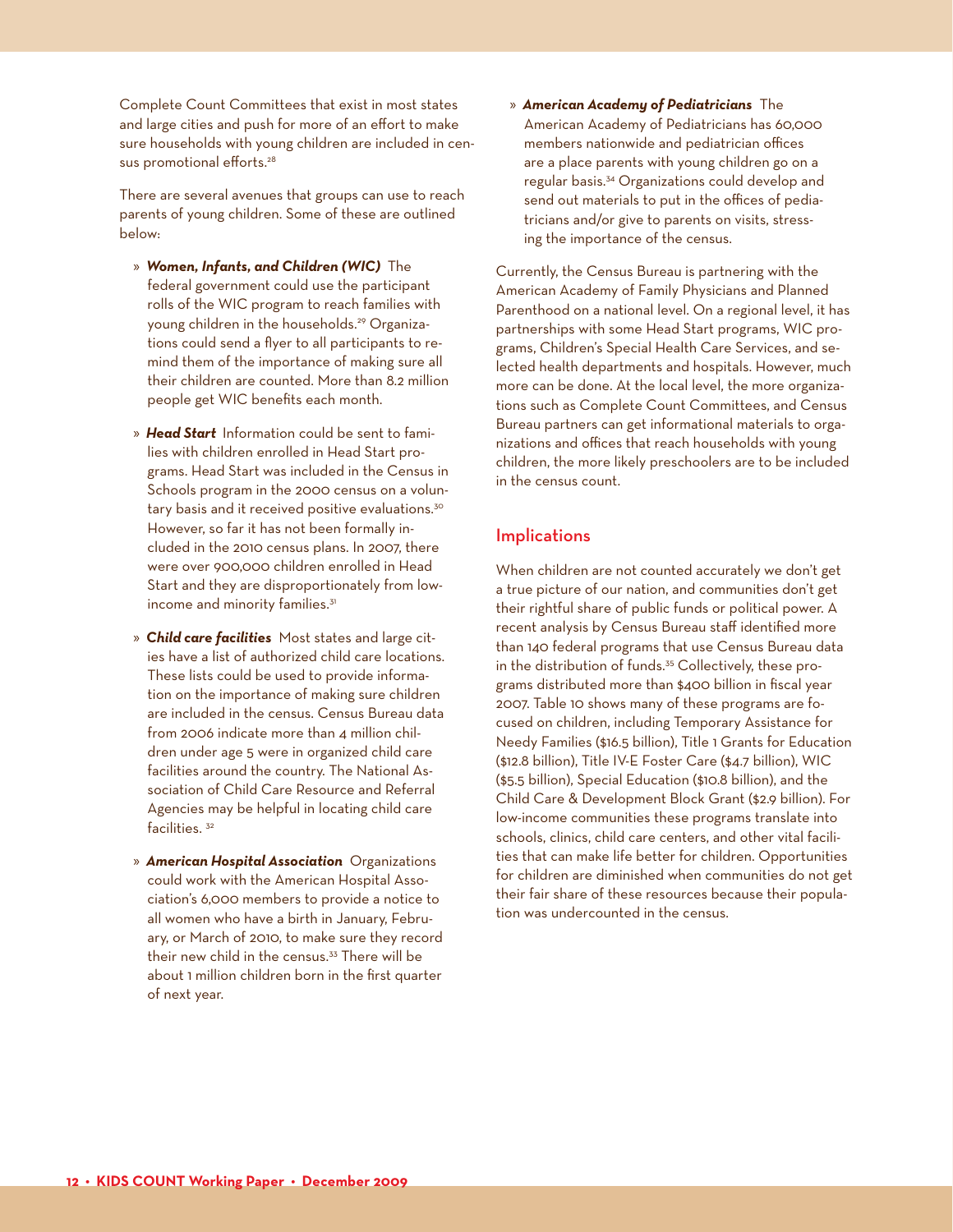In addition, when children are missed in the census, school planners are confronted with more children than they expect, resulting in increased class size and overcrowded schools. One analysis showed the number of children missed in New York City in the 1990 census (77,000) is equivalent to the number of children in 150 average-sized elementary and secondary schools.<sup>36</sup> Another analysis shows how the estimate of children in poverty is affected by the undercount of children in the Decennial Census.37

The Census Bureau's undercount of children also impinges on private sector decisions. For example, inaccurate data may lead private foundations and nonprofit organizations to make mistaken decisions about where to focus resources or may lead the private sector to miss business opportunities.

#### **Table 10. Selected Programs Using Census Bureau Data for Distribution of Funds: FY 2007**

| Code of Federal<br>Domestic<br>Assistance<br>Number | Program Name                                                                         | Department or<br>Agency             | FY 2007<br>Obligation<br>in Billions |
|-----------------------------------------------------|--------------------------------------------------------------------------------------|-------------------------------------|--------------------------------------|
| 93.778                                              | Medical Assistance Program<br>(Medicaid)                                             | Health and<br><b>Human Services</b> | \$203.5                              |
| 93.558                                              | Temporary Assistance for<br><b>Needy Families</b>                                    | Health and<br><b>Human Services</b> | \$16.5                               |
| 84.01                                               | Title   Grants to Local<br><b>Education Agencies</b>                                 | Education                           | \$12.8                               |
| 84.027                                              | Special Education Grants to<br><b>States</b>                                         | Education                           | \$10.8                               |
| 10.555                                              | National School Lunch<br>Program                                                     | Agriculture                         | \$7.8                                |
| 93.6                                                | Head Start                                                                           | Health and<br>Human Services        | \$6.9                                |
| 93.767                                              | State Children's Health<br><b>Insurance Program</b>                                  | Health and<br><b>Human Services</b> | \$5.9                                |
| 10.557                                              | Special Supplemental<br>Nutrition Program for Women,<br>Infants and Children         | Agriculture                         | \$5.5                                |
| 93.658                                              | Foster Care Title IV-E                                                               | Health and<br>Human Services        | \$4.7                                |
| 93.596                                              | Child Care Mandatory and<br>Matching Funds of the Child<br>Care and Development Fund | Health and<br>Human Services        | \$2.9                                |
| 84.367                                              | <b>Improving Teacher Quality</b><br>State Grants                                     | Education                           | \$2.9                                |

*Source: Lisa M. Blumerman and Phillip M. Vidal, 2009, "Uses of Population and Income Statistics in Federal Funds Distribution – With a Focus on Census Bureau Data," Government Divisions Report Series, Research Report #2009-1, U.S. Census Bureau, Washington, DC.* 

#### Conclusions

The net undercount of young children in the census is not a new problem. However, the 2010 census offers a chance to improve on the past and make sure the youngest members of our society are fully counted. Moreover, the activities of the Census Bureau, child advocates, state and local governments, and non-governmental organizations over the next few months will have implications that last a decade in terms opportunities for our most vulnerable children.

Unlike many other groups that may be undercounted in the census, young children have no voice in this process. They are totally dependent on the rest of us to make sure they are counted accurately. Yet, they will be the ones to suffer the consequences if their community does not get the resources it deserves for schools, clinics, or child care centers.

As we move toward the April 1, 2010, census date, obtaining a complete and accurate picture of America's children should be given the highest priority. We cannot afford to miss large numbers of our youngest citizens in the 2010 census.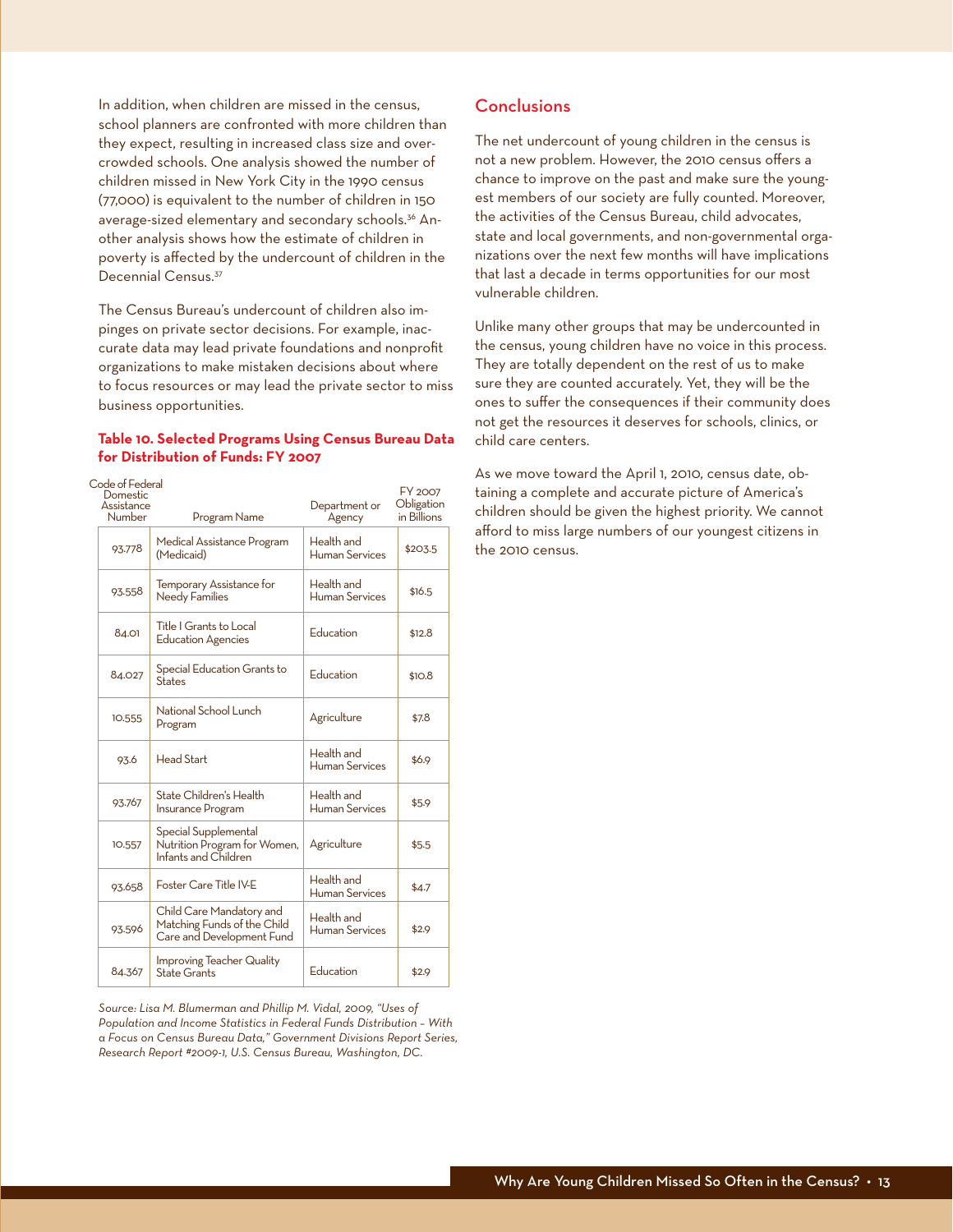#### Endnotes

- <sup>1</sup> Among the few reports on the undercount of children see: West, Kirsten K., and J. Gregory Robinson, 1999, What Do We Know about the Undercount of Children? U.S. Census Bureau, Population Division Working Paper No. 39, August. Available at www.census.gov/population/www/documentation/twps0039/twps0039.html; O'Hare, William, 1999, The Overlooked Undercount: Children Missed in the Decennial Census, The Annie E. Casey Foundation, Baltimore, MD. Available at http://caseyconnectionv2.aecf.org/C14/Reports/Document%20Library/overlooked%20undercount.pdf Lowenthal, Terri Ann, 2005, Counting Children in Census 2000: Results and Challenges – KIDS COUNT/PRB Report on Census 2000, The Annie E. Casey Foundation and Population Reference Bureau. Available at www.aecf.org/upload/publicationfiles/da3622h1237.pdf.
- <sup>2</sup> Coale, Ansley J., 1955, "The Population of the United States in 1950 Classified by Age, Sex and Color – A Revision of Census Figures," Journal of the American Statistical Association, 50:16 – 54; and Coale, Ansley J., and Norfleet W. Rives, 1973, "A Statistical Reconstruction of the Black Population of the United States, 1880 – 1970: Estimates of True Numbers by Age and Sex, Birth Rates and Total Fertility," Population Index, 39:3 – 36.
- <sup>3</sup> Robinson, J. Gregory, Bashir Ahmed, and Edward W. Fernandez, 1993, "Demographic Analysis as an Expanded Program for early Coverage Evaluation of the 2000 Census," Table 3, Paper presented at the Annual Research Conference, March 21 – 24, Arlington, VA.
- <sup>4</sup> U.S. Census Bureau, DSSD Memorandum ACE Revision II, Memorandum Series #PP-41.
- <sup>5</sup> National Research Council, 2004, The 2000 Census: Counting Under Adversity, Panel to Review the 2000 Census, Constance F. Citro, Daniel L Cork, and Janet L. Norwood, eds., Committee on National Statistics, Division of Behavioral and Social Science and Education, The National Academies Press, Washington, DC: 253.
- <sup>6</sup> Wetrogan, Signe I., and Arthur R. Crease, 2001, ESCAP II, Characteristics of Imputations, Report No. 22, U.S. Census Bureau, Washington, DC.
- $\frac{7}{7}$  On the census form that will be mailed out in 2010, there is room for complete demographic information on the first six people in the household and there is room for limited information (name, sex, date of birth, and if this person is related to the householder) for the 7th through the 12th person
- <sup>8</sup> Wetrogan, Signe I., and Arthur R. Crease, 2001, **ESCAP** II, Characteristics of Imputations, Report No. 22, U.S. Census Bureau, Washington, DC: iii.
- <sup>9</sup> Coale, Ansley J., 1955, "The Population of the United States in 1950 Classified by Age, Sex and Color – a Revision of Census Figures," Journal of the American Statistical Association, 50:16 – 54, Table 2.
- <sup>10</sup> U.S. Census Bureau, 2007 American Community Survey, extracted from Public Use Microdata Sample using FARRETT.
- <sup>n</sup> U.S. Census Bureau, 2007 American Community Survey, Factfinder, Table 07001C.
- <sup>12</sup> U.S. Census Bureau, 2007 American Community Survey, Factfinder, Table B25012.
- <sup>13</sup> Kreider, Rose M., and Diana B. Elliot, 2009, "The Complex Living Arrangements of Children and Their Unmarried Parents," Poster Presentation for the Population Association of America's Annual Meeting, Detroit, MI, May.
- <sup>14</sup> Martin, Elizabeth, 2007, "Strength of Attachment: Survey Coverage of People with Tenuous Ties to Residences," DEMOGRAPHY, Vol. 44, Number 2:437 – 440; Martin, Elizabeth, 2008, "Who Knows Who Lives Here Within Households Disagreement as a Source of Survey Coverage Error," Public Opinion Quarterly.
- <sup>15</sup> U.S. Census Bureau, 2007 American Community Survey, Factfinder, Table B10001.
- <sup>16</sup> O'Hare, William, Wendy Manning, Meredith Porter, and Heidi Lyons, 2009, "Rural Children Are More Likely to Live in Cohabiting – Couple Households," Policy Brief, No. 14, Summer, The Carsey Institute, University of New Hampshire.
- <sup>17</sup> U.S. Census Bureau, 2007 American Community Survey, Factfinder, Table B09008.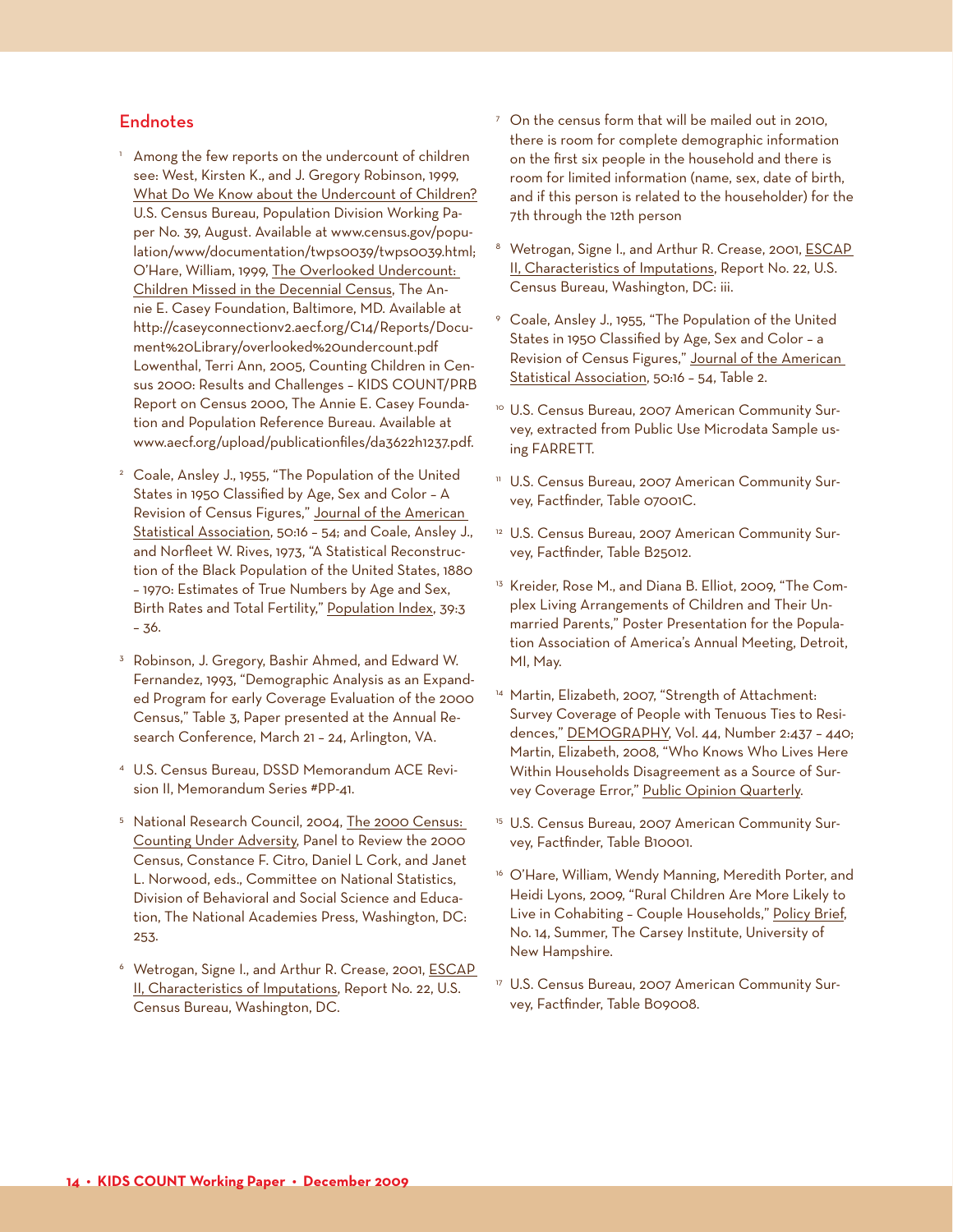- $18$  The mail return rate is the number of returned forms divided by the number of occupied household units that got the form. This is different from the mail response rate, which is the number of returned forms divided by the number of questionnaires sent out. For mail response rates, see www.census.gov/pred/www/ rpts/A.7.b.pdf.
- <sup>19</sup> Whitford, David C., 2009, 2008 American Community Survey Variance Memorandum Series #ACS-V-01, Table 1, U.S. Bureau of the Census.
- <sup>20</sup> 5 U.S. Census Bureau, 2007, 2005 National Census Test: Coverage Analysis, Decennial Statistical Studies Division, DSSD Memorandum Series E-13.
- <sup>21</sup> U.S. Census Bureau, 2007, 2005 National Census Test: Coverage Analysis, Decennial Statistical Studies Division, DSSD Memorandum Series E-13.
- <sup>22</sup> Passel, Jeffrey S., and D'Vera Cohn, 2009, A Portrait of Unauthorized Immigrants in the United States, Pew Hispanic Center, Washington, DC, April.
- <sup>23</sup> Capps, Randy, Michael Fix, Jason Sot, Jane Reardon-Anderson, and Jeffrey S. Passel, 2004, The Health and Well-Being of Young Children of Immigrants, The Urban Institute, Washington, DC:6.
- <sup>24</sup> 2000 Census Supplementary Survey, Table P0234, and 2007 ACS Table B06007, Obtained from Census Factfinder.
- <sup>25</sup> Lovell Phillip and Julia Isaacs, 2008, The Impact of the Mortgage Crisis and Children, First Focus, Washington, DC. Available at www.firstfocus.net/Download/HousingandChildrenFINAL.pdf.
- <sup>26</sup> Kingsley, G. Thomas, Robin Smith, and David Price, 2009, The Impacts of Foreclosures on Families and Communities, The Urban Institute, Washington, DC. Available at www.urban.org/publications/901256. html; Powell, Michael, and Janet Roberts, 2009, "Minorities Affected Most as New York Foreclosures Rise," The New York Times, May 15. Available at www. nytimes.com/2009/05/16/nyregion/16foreclose. html?pagewanted=1& r=2&ref-us.
- <sup>27</sup> To find out more about the Census Bureau's partnership program, go to http://2010.census.gov/partners/ partners
- <sup>28</sup> To find out more about the Census Bureau's Complete Count Committees, go to http://2010.census.gov/partners/national-complete-count-committee.
- <sup>29</sup> For more information about the WIC program, see www.fns.usda.gov/wic.
- 30 U.S. Census Bureau, 1999, The Census Goes to School: A Guide for Educators and Community Leaders, D-3242, October 27.
- <sup>31</sup> For more information about Head Start enrollment, see www.acf.hhs.gov/programs/ohs/about/fy2008.html.
- <sup>32</sup> More more information on the National Association of Child Care Resource and Referral agencies see http:// www.naccrra.org/
- <sup>33</sup> For more information, see www.aha.org/aha/resourcecenter/Statistics-and-Studies/fast-facts.html.
- <sup>34</sup> For more information about the American Association of Pediatricians, see www.aap.org/about.html.
- <sup>35</sup> Blumerman, Lisa M., and Phillip M. Vidal, 2009, Uses of Population and Income Statistics in Federal Funds Distribution–With a Focus on Census Bureau Data, Government Divisions Report Series, Research Report #2009-1, U.S. Census Bureau, Washington, DC.
- <sup>36</sup> The size of average elementary/secondary school is 520 according to the National Center for Educational Statistics, Digest of Educational Statistics: 1996, Table 94.
- <sup>37</sup> Daponte, Beth Osborne, and Lara J. Wolfson, 2003, How Many American Children Are Poor? Considering Census Undercount by Comparing Census to Administrative Data, H. John Heinz School of Public Policy and Management, Carnegie Mellon University, February 7.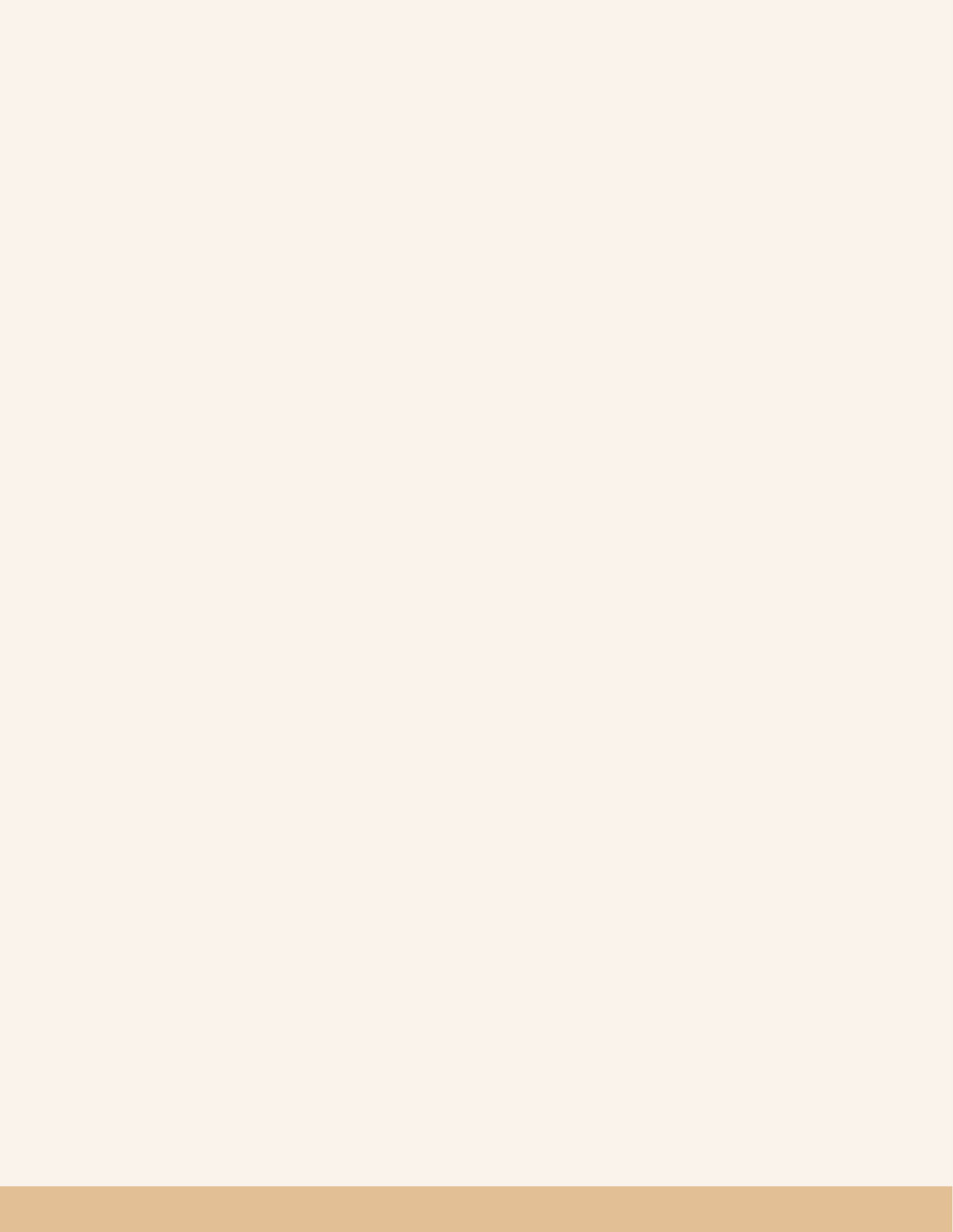The Annie E. Casey Foundation is a private charitable organization dedicated to helping build better futures for disadvantaged children in the United States. It was established in 1948 by Jim Casey, one of the founders of UPS, and his siblings, who named the Foundation in honor of their mother. The primary mission of the Foundation is to foster public policies, human-service reforms, and community supports that more effectively meet the needs of today's vulnerable children and families. In pursuit of this goal, the Foundation makes grants that help states, cities, and communities fashion more innovative, costeffective responses to these needs.

KIDS COUNT, a project of the Annie E. Casey Foundation, is a national and state-by-state effort to track the status of children in the United States. By providing policymakers and citizens with benchmarks of child wellbeing, KIDS COUNT seeks to enrich local, state, and national discussions concerning ways to secure better futures for all children. At the national level, the principal activities of the initiative are the publication of the annual KIDS COUNT Data Book and the maintenance of the KIDS COUNT Data Center, which use the best available data to measure the educational, social, economic, and physical well-being of children. The Foundation also funds a nationwide network of state-level KIDS COUNT projects that provide a more detailed, community-bycommunity picture of the condition of children.

Additional copies of this report are available from:

The Annie E. Casey Foundation 701 St. Paul Street Baltimore, MD 21202 410-547-6600

www.aecf.org